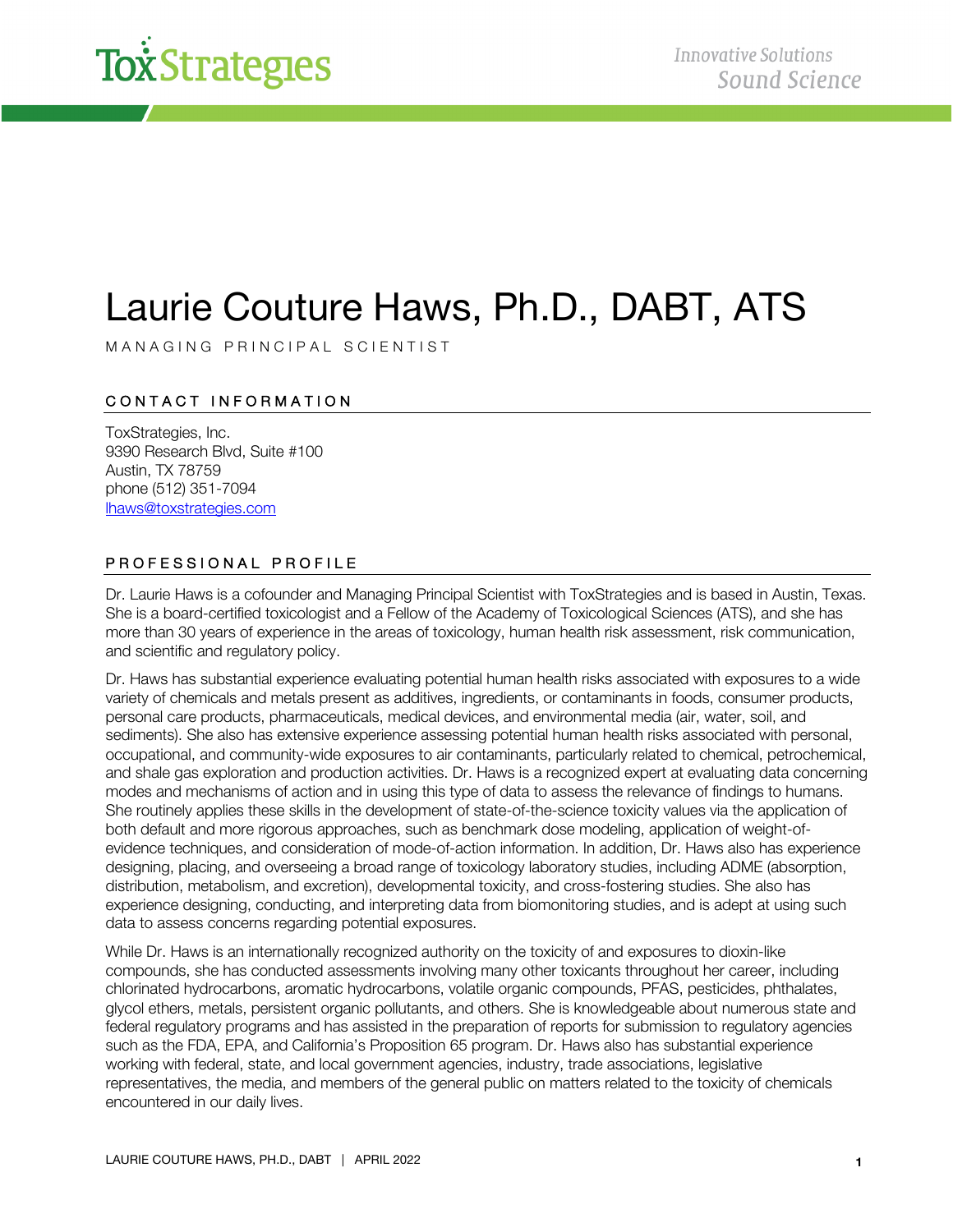

Dr. Haws has a diverse background, having worked as a researcher, a regulatory toxicologist with a government agency, and a scientific consultant. In fact, a substantial portion of her career has been spent in the government sector, both as a researcher and most recently as a manager in the Toxicology and Risk Assessment Section at the Texas Commission on Environmental Quality (TCEQ). In her position with the TCEQ, Dr. Haws was responsible for overseeing all human health risk assessment activities and was one of the primary authors of the agency's comprehensive risk-based corrective action rule (the Texas Risk Reduction Program [TRRP] rule).

Dr. Haws is an author on 60 peer-reviewed publications and has presented at many scientific conferences throughout her career. She is an active member of numerous professional societies, including the Society of Toxicology, Society for Risk Analysis, Toxicology Forum, American College of Toxicology, and the Regulatory Affairs Professional Society. Dr. Haws has served on numerous elected and appointed committees within the Society of Toxicology, including serving on Council, as well as serving as president of the Risk Assessment Specialty Section and the Women in Toxicology Special Interest Group.

Dr. Haws has participated in a number of scientific panels, technical workgroups, and advisory committees, including the World Health Organization's Toxic Equivalency Factor Review Panel. She was a panelist for a workshop convened in 2021 by the Alliance for Risk Assessment, discussing practical, problem-driven approaches to "fit-for-purpose" risk assessments. She also chaired the International Symposium on Halogenated and Persistent Organic Pollutants, held in San Antonio, Texas, in September 2010, and served on the Exposure and Human Health Committee of the USEPA's Science Advisory Board.

### EDUCATION AND DEGREES EARNED

| 1990 | Ph.D., Toxicology, School of Medicine, Curriculum in Toxicology, University of North Carolina<br>(Chapel Hill)                  |
|------|---------------------------------------------------------------------------------------------------------------------------------|
| 1987 | M.S., Environmental Sciences & Engineering (Toxicology), School of Public Health, University of<br>North Carolina (Chapel Hill) |
| 1985 | B.S., Environmental Biology (magna cum laude), Long Island University (Southampton, NY)                                         |

#### CERTIFICATIONS

1994—present Diplomate, American Board of Toxicology

#### PROF ESSIONAL HONORS/AWARDS

| 2021       | Fellow of the Academy of Toxicological Sciences                                                                 |
|------------|-----------------------------------------------------------------------------------------------------------------|
| 1989, 1990 | Society of Toxicology-Student Travel Award                                                                      |
| 1988       | Level III Scientific & Technological Achievement Award (National Institute of Environmental Health<br>Sciences) |
| 1987, 1990 | North Carolina Chapter of the Society of Toxicology-Student Travel Award                                        |
| 1983-1985  | Presidential Scholarship                                                                                        |
| 1983       | <b>Faculty Honors Award</b>                                                                                     |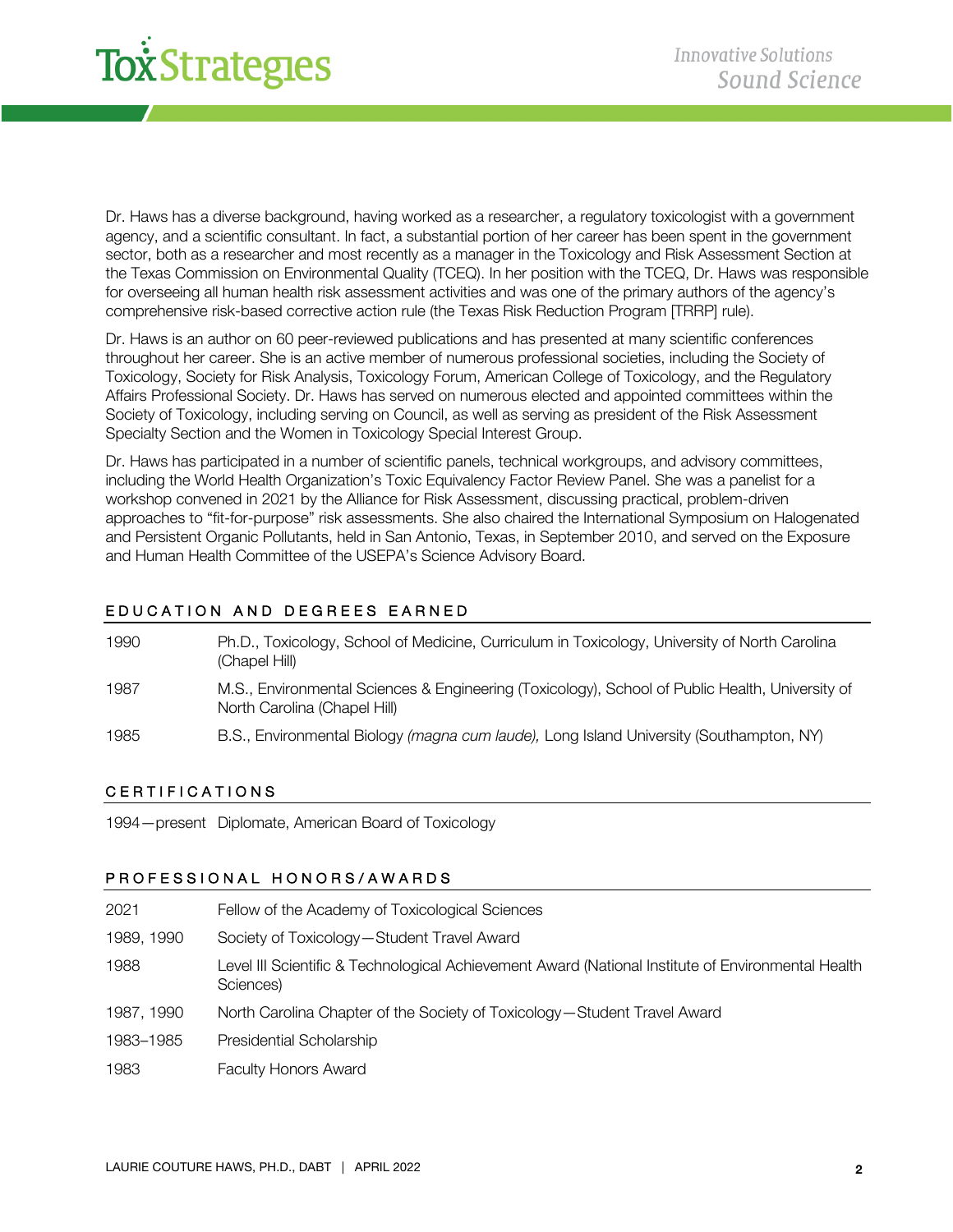

1983 Outstanding Campus Leadership Award

1984–1985 Beta Beta Beta; Biological Honor Society

### PROFESSIONAL ASSOCIATIONS

Society of Toxicology

- Council, Vice President-Elect (2022–2023), Vice President (2023–2024), President (2024–2025), and Past President (2025–2026)
- Audit Committee (2021–2024)
- Council, Secretary-Elect (2017–2018), Secretary (2018–2020)
- Risk Assessment Specialty Section, Councilor (2008–2010), Vice President-Elect (2011–2012), Vice President (2012–2013), President (2013–2014), Past President (2014–2015)
- Women in Toxicology, Councilor (2013–2015), Vice President (2015–2016), President-Elect (2016–2017), President (2017–2018), Past President (2018–2019)
- Scientific Liaison Coalition (2015–present)
- Special Interest Group Collaboration and Communication Group (2016–2017)
- Contemporary Concepts in Toxicology Committee Chair (2013–2014), Co-chair (2012–2013), member (2011–2014)
- Nominating Committee member (2008–2010)
- Continuing Education Committee, Chair (2006–2007), member (2004–2007)

Toxicology Forum

- Past President (2023–2024)
- President (2022–2023)
- Vice President (2020–2022)
- Secretary (2018–2020)
- Board of Directors, Member (2016–2018)
- Program Planning Committee, member (2015), co-chair (2016), chair (2017)

American College of Toxicology

Product Stewardship Society

Regulatory Affairs Professionals Society

Society of Risk Analysis

### SCIENTIFIC ADVISORY PANELS, COMMITTEES, & WORKGROUPS

- 2021 Panelist for an Alliance for Risk Assessment (ARA) virtual workshop titled, *Beyond Science & Decisions: From Problem Formulation to Dose-Response Assessment*
- 2010 Chair, International Symposium on Halogenated Persistent Organic Pollutants, San Antonio, Texas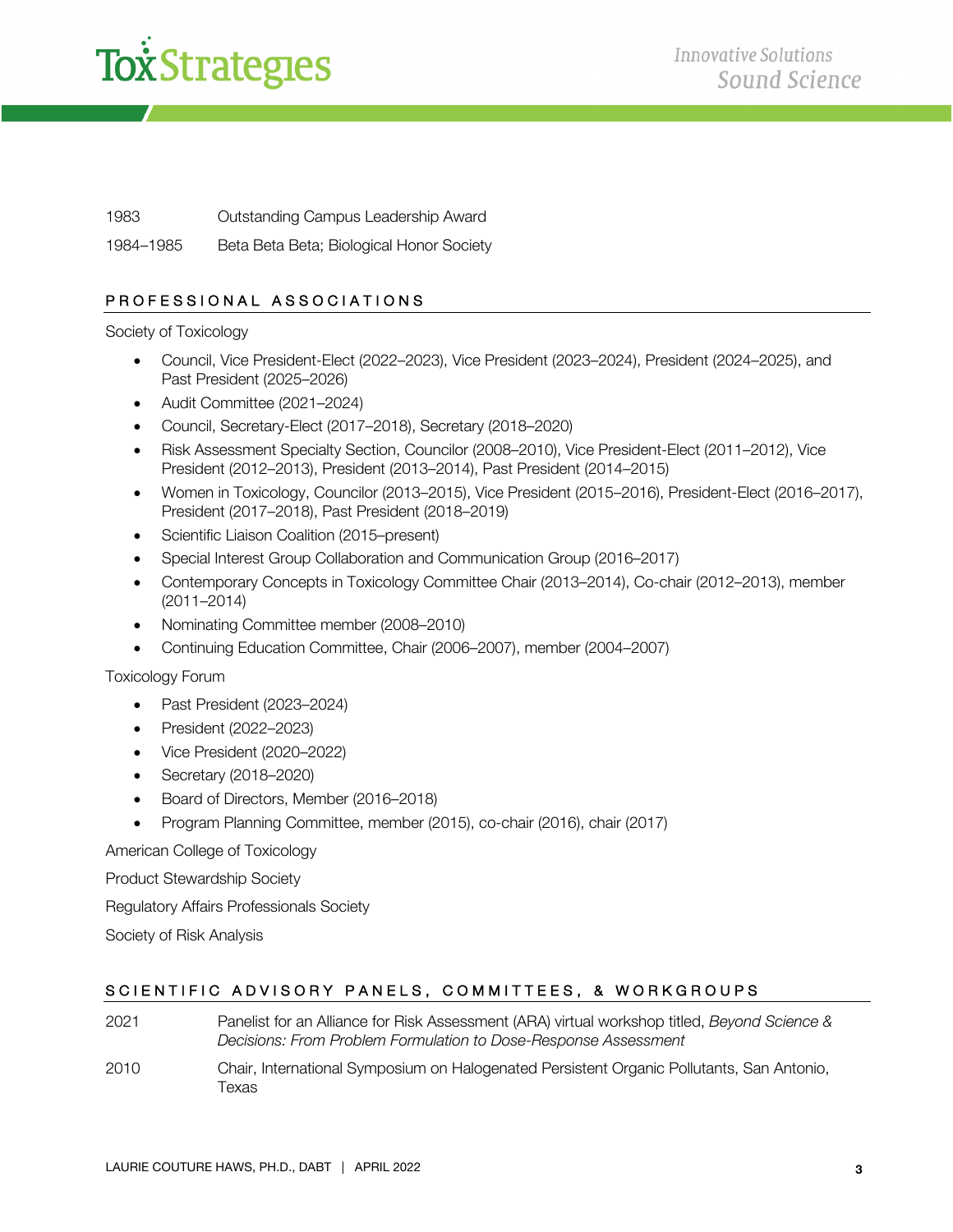| 2009-2017 | U.S. Environmental Protection Agency Scientific Advisory Board Exposure and Human Health<br>Committee                   |
|-----------|-------------------------------------------------------------------------------------------------------------------------|
| 2007-2017 | International Advisory Board Member, International Symposium on Halogenated Persistent<br>Organic Pollutants            |
| 2005      | Resource Expert, World Health Organization, Dioxins Toxic Equivalency Factor Review, Geneva,<br>Switzerland, June 27-30 |
| 2001-2003 | STAPPA/ALAPCO Residual Risk Steering Committee                                                                          |
| 2001      | USEPA-State-Tribal Risk Assessment Workshop Planning Committee                                                          |
| 1999-2003 | Texas Risk Reduction Program Rule Target Chemicals of Concern (COC) Workgroup                                           |
| 1999-2003 | Texas Risk Reduction Program Rule Chemicals of Concern (COC) Screening Workgroup                                        |
| 1999-2003 | Texas Risk Reduction Program Rule Representative Concentrations Workgroup                                               |
| 1999-2003 | Texas Risk Reduction Program Rule Exposure Factors Workgroup                                                            |
| 1999-2001 | Texas Risk Reduction Program Rule Probabilistic Risk Assessment Workgroup                                               |
| 1996-2003 | Texas Commission on Environmental Quality Combustion Strategy Implementation Team                                       |
| 1995–1998 | EPA Workgroup on Maximum Achievable Control Technology (MACT) Standards for Hazardous<br><b>Waste Combustors</b>        |
| 1995-2003 | Federal/State Toxicology and Risk Analysis Committee                                                                    |
| 1994-1997 | Texas Medical Association Committee on the Environment                                                                  |
| 1994-1999 | Scientific Advisory Committee on Birth Defects in Texas                                                                 |

### PUBLICATIONS

Thompson CM, Bhat VS, Brorby GP, Haws LC. 2021. Development of updated RfD and RfC values for medium carbon range aromatic and aliphatic total petroleum hydrocarbon fractions. J Air Waste Manag Assoc 71(12):1555–1567, doi: 10.1080/10962247.2021.1974123.

Chappell GA, Heintz MM, Haws LC. 2021. Transcriptomic analyses of livers from mice exposed to 1,4-dioxane for up to 90 days to assess potential mode(s) of action underlying liver tumor development. Curr Res Toxicol 2:30–41; https://doi.org/10.1016/j.crtox.2021.01.003.

Wikoff DS, Urban JD, Ring C, Britt J, Fitch S, Haws LC. 2020. Development of a range of plausible non-cancer toxicity values for 2,3,7,8-tetrachlorodibenzo-p-dioxin (TCDD) based on effects on sperm count: Application of systematic review methods and quantitative integration of dose response using meta-regression. Toxicol Sci 179(2):162–182, https://doi.org/10.1093/toxsci/kfaa171.

Urban JD, Wikoff DS, Chappell GA, Harris C, Haws LC. 2020. Systematic evaluation of mechanistic data in assessing in utero exposures to trichloroethylene and development of congenital heart defects. Toxicology 436:152427, doi: 10.1016/j.tox.2020.152427. PMID: 32145346.

Chappell GA, Thompson CM, Wolf JC, Cullen JM, Klaunig JE, Haws LC. 2020. Assessment of the mode of action underlying the effects of GenX in mouse liver and implications for assessing human health risks. Toxicol Pathol 48(3):494–508, doi: 10.1177/0192623320905803. PMID: 32138627.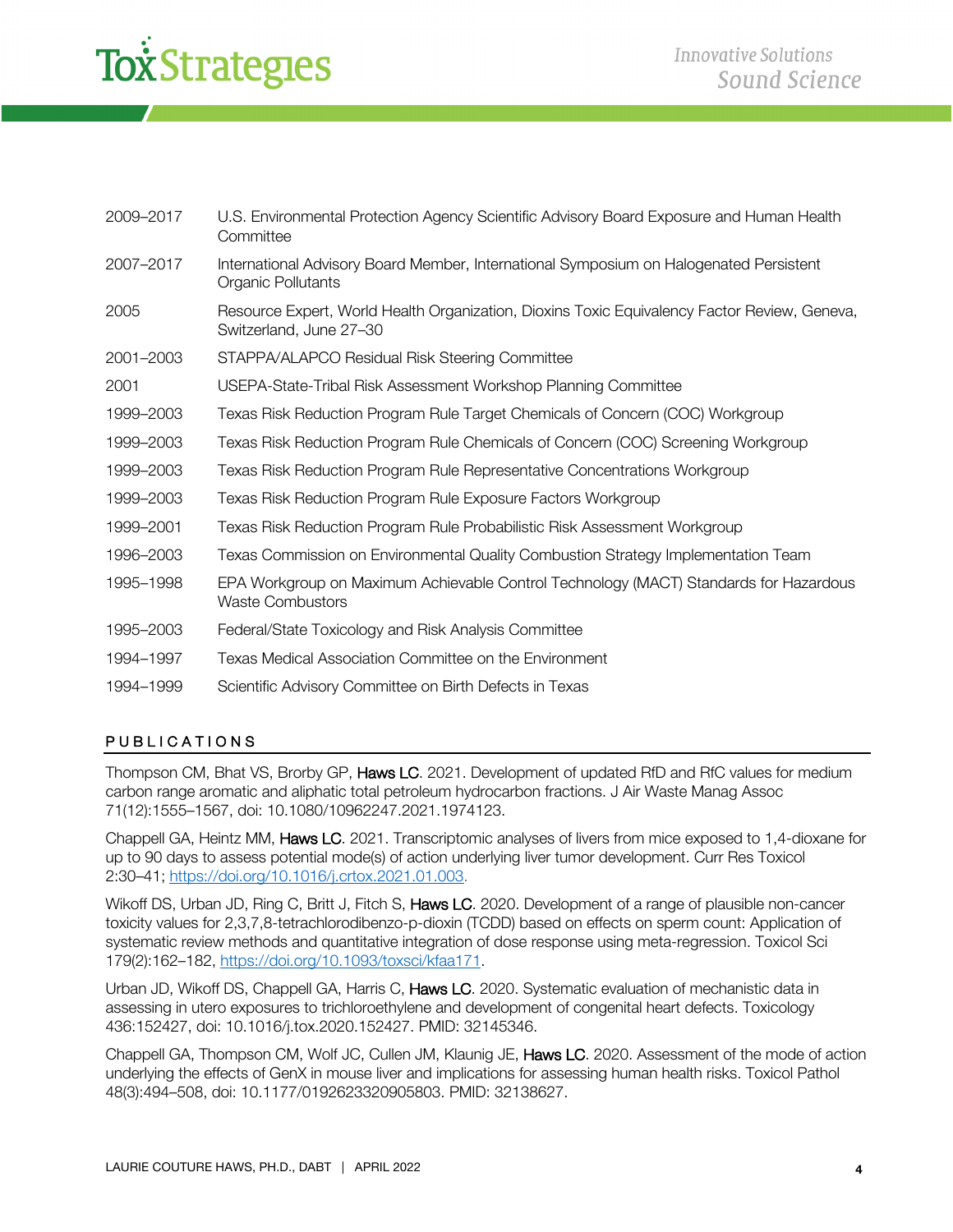Wikoff D, Haws L, Ring C, Budinsky R, 2019. Application of qualitative and quantitative uncertainty assessment tools in developing ranges of plausible toxicity values for 2,3,7,8-tetrachlorodibenzo-p-dioxin. J Appl Toxicol, doi: 10.1002/jat.3814. Open access, https://onlinelibrary.wiley.com/doi/full/10.1002/jat.3814.

Thompson CM, Fitch SE, Ring C, Rish W, Cullen JM, Haws LC. 2019. Development of an oral reference dose for the perfluorinated compound GenX. J Appl Toxicol, open access: https://onlinelibrary.wiley.com/doi/full/10.1002/jat.3812.

Urban J, Wikoff D, Haws L, Fitch S, Ring C, Thompson C, Suh M. 2018. Systematic review protocol: Systematic review and meta-regression to characterize the dose-response relationship between exposure to dioxin-like compounds during sensitive windows of development and reduced sperm count. Zenodo. http://doi.org/10.5281/zenodo.1636357.

Wikoff DS, Rager JE, Chappell GA, Fitch S, Haws L, Borghoff SJ. 2018. A framework for systematic evaluation and quantitative integration of mechanistic data in assessments of potential human carcinogens. Toxicol Sci 167(2):322–335, https://doi.org/10.1093/toxsci/kfy279.

Thompson CM, Kirman CR, Hays SM, Suh M, Harvey SE, Proctor DM, Rager JE, Haws LC, Harris MA. 2018. Integration of mechanistic and pharmacokinetic information to derive oral reference dose and margin-of-exposure values for hexavalent chromium. J Appl Toxicol 38:351–365. doi: 10.1002/jat.3545.

Wikoff D, Urban JD, Harvey S, Haws LC. 2018. Role of risk of bias in systematic review for chemical risk assessment: A case study in understanding the relationship between congenital heart defects and exposures to trichloroethylene. Int J Toxicol, DOI: 0.1177/1091581818754330.

Thompson CM, Wolf, JC, McCoy A, Suh M, Proctor DM, Kirman CR, Haws LC, Harris MA. 2017. Comparison of toxicity and recovery in the duodenum of B6C3F1 mice following treatment with intestinal carcinogens captan, folpet, and hexavalent chromium. Toxicol Pathol 45(8):1091–1101. DOI: 10.1177/019262331yy4324.

Thompson CM, Suh M, Proctor DM, Haws LC, Harris MA, 2017. Ten factors for considering the mode of action of Cr(VI)-induced gastrointestinal tumors in rodents. Mut Res/Genetic Toxicol Environ Mutagen 823:45–57.

Rager JE, Ring CL, Fry RC, Suh M, Proctor DM, Haws LC, Harris MA, Thompson CM. 2017. High-throughput screening data interpretation in the context of *in vivo* transcriptomic responses to oral Cr(VI) exposure. Toxicol Sci kfx085. doi: 10.1093/toxsci/kfx085.

Wikoff D, Borghoff S, Rager J, Harvey S, Haws L. 2016. A systematic review of the mechanistic evidence of tetrabromobisphenol TBBPA as a human carcinogen according to the ten key characteristics of carcinogens (TKCC) identified by Smith et al. (2016). PROSPERO 2016:CRD42016046429 Available from: http://www.crd.york.ac.uk/PROSPERO/display\_record.asp?ID=CRD42016046429

Wikoff DS, Rager JE, Haws LC, Borghoff SJ. 2016. A high dose mode of action for tetrabromobisphenol Ainduced uterine adenocarcinomas in Wistar Han rats: A critical evaluation of key events in an adverse outcome pathway framework. Regul Toxicol Pharmacol. doi: 10.1016/j.yrtph.2016.01.018.

Borghoff SJ, Wikoff D, Harvey S, Haws L. 2016. Dose- and time-dependent changes in tissue levels of tetrabromobisphenol A (TBBPA) and its sulfate and glucuronide conjugates following repeated administration to female Wistar Han rats. Toxicol Rep. doi:10.1016/j.toxrep.2016.01.007.

Thompson CM, Wolf JC, Elbekai RH, Paranjpe MG, Seiter JM, Chappell MA, Tappero RV, Suh M, Proctor DM, Bichteler A, Haws LC, Harris MA. 2015. Duodenal crypt health following exposure to Cr(VI): Micronucleus scoring, crypt immunostaining, and synchrotron x-ray fluorescence microscopy. Mut Res 789-790:61–66.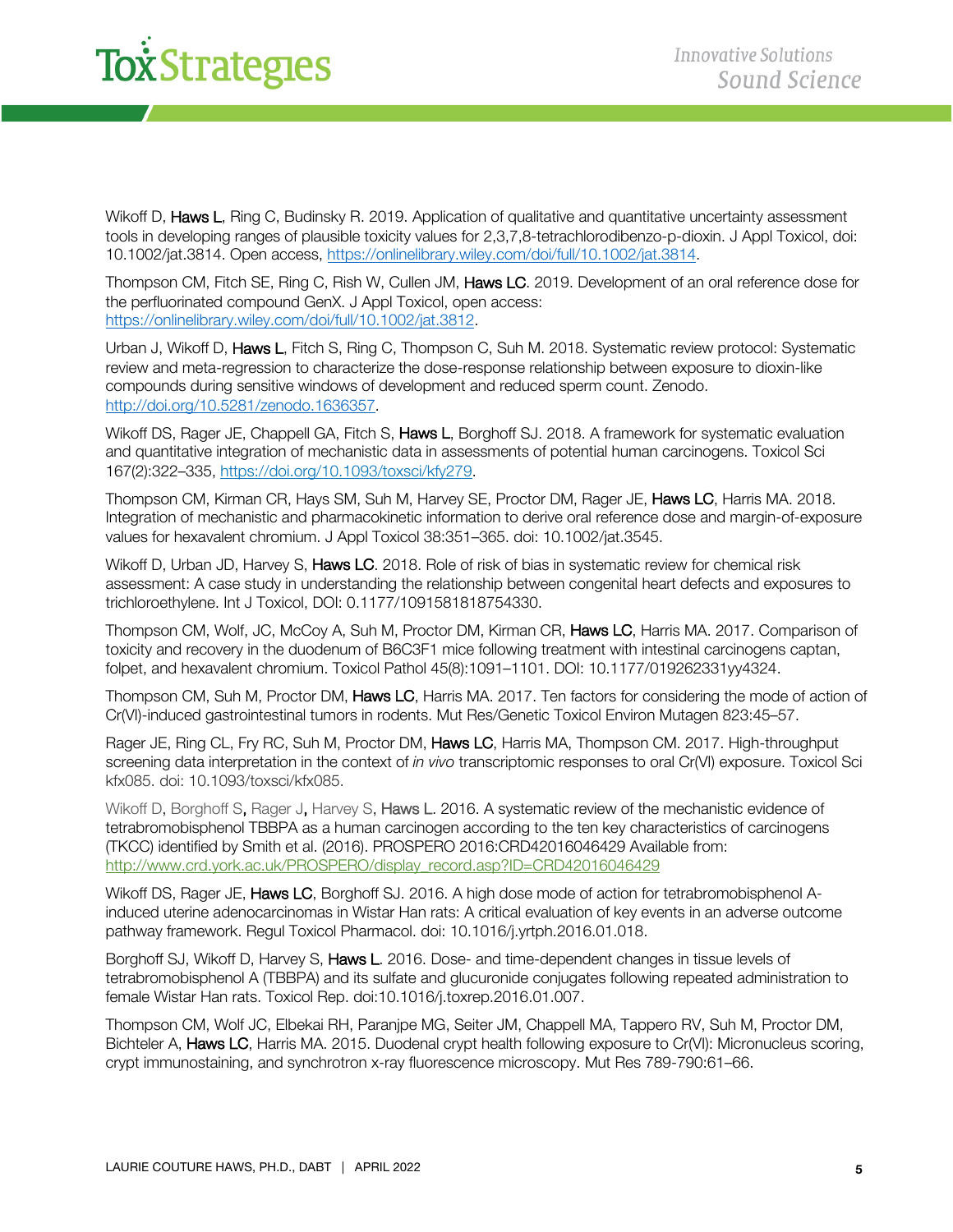Thompson, CM, Seiter J, Chappell MA, Tappero RV, Proctor DM, Suh M, Wolf JC, Haws LC, Vitale R, Mittal L, Kirman CR, Hays SM, Harris MA. 2015. Synchrotron-based imaging of chromium and γ-H2AX immunostaining in the duodenum following repeated exposure to Cr(VI) in drinking water. Toxicol Sci 143(1):16–25.

Wikoff D, Thompson C, Perry C, White M, Borghoff S, Fitzgerald L, Haws LC. 2014. Development of toxicity values and exposure estimates for tetrabromobisphenol A (TBBPA): Application in a margin of exposure assessment. J Appl Toxicol 35(11):1292–308.

Suh M, Thompson C, Kirman C, Carakostas M, Haws LC, Harris M, Proctor D, Abraham L, Hixon JG. 2014. High concentrations of hexavalent chromium in drinking water alter iron homeostasis in F344 rats and B6C3F1 mice. Food Chem Toxicol 65:381–388.

Bunch AG, Perry CS, Abraham L, Wikoff DS, Tachovsky JA, Hixon JG, Urban JD, Harris MA, Haws LC, 2014. Evaluation of impact of shale gas operations in the Barnett Shale region on volatile organic compounds in air and potential human health risks. Sci Tot Environ 468–469(2014): 832–842.

Urban JD, Wikoff DS, Bunch ATG, Harris MA, Haws LC. 2014. A review of background dioxin concentrations in urban/suburban and rural soils across the United States: Implications for site assessments and the establishment of soil cleanup levels. Sci Tot Environ 466–467:586–597.

Kirman CR, Aylward LL, Suh M, Harris MA, Thompson CM, Haws LC, Proctor DM, Lin SS, Parker W, Hays SM. 2013. Physiologically based pharmacokinetic model for humans orally exposed to chromium. Chem Biol Interact 204(1):13–27.

O'Brien T, Ding H, Suh M, Thompson C, Parsons BL, Harris MA, Winkelman WA, Wolf JC, Hixon JG, Schwartz AM, Myers MB, Haws LC, Proctor DM. 2013. Assessment of K-Ras mutant frequency adn micronucleus incidence in the mouse duodenum following 90-days of exposure to Cr(VI) in drinking water. Mutat Res 754(1– 2):15–21.

Thompson CM, Proctor DM, Suh M, Haws LC, Kirman CR, Harris MA, 2013. Assessment of the mode of action underlying development of rodent small intestinal tumors following oral exposure to hexavalent chromium and relevance to humans. Crit Rev Toxicol 43(3):244–274.

Dourson ML, Gadagbui B, Griffin S, Garabrant DH, Haws LC, Kirman C, Tohyama C. 2013. The importance of problem formulations in risk assessment: A case study involving dioxin-contaminated soil. Regul Toxicol Pharmacol 66(2):208–216.

Thompson CM, Gaylor DW, Tachovsky JA, Perry C, Carakostas MC, Haws LC. 2013. Development of a chronic noncancer oral reference dose and drinking water screening level for sulfolane using benchmark dose modeling. J Appl Toxicol 33(12):1395–1406.

Thompson CM, Kirman CR, Proctor DM, Haws LC, Suh M, Hays S, Hixon JG, Harris MA. 2013. A chronic oral reference dose for hexavalent chromium-induced intestinal cancer. J Appl Toxicol 34:525–536.

Kirman CR, Hays SM, Aylward LL, Suh M, Harris MA, Thompson CM, Haws LC, Proctor DM. 2012. Physiologically based pharmacokinetic model for rats and mice orally exposed to chromium. Chem Biol Interact 200(1):45–64

Kopec AK, Kim S, Forgacs AL, Zacharewski TR, Proctor DM, Harris MA, Haws LC, Thompson CM. 2012. Genome-wide gene expression effects in B6C3F1 mouse intestinal epithelia following 7 and 90 days of exposure to hexavalent chromium in drinking water. Toxicol Appl Pharmacol 259(1): 1326.

Proctor DM, Suh M, Aylward LL, Kirman CR, Harris MA, Thompson CM, Gürleyük H, Gerads R, Haws LC, Hays SM. 2012. Hexavalent chromium reduction kinetics in rodent stomach contents. Chemosphere 89(5):487–93.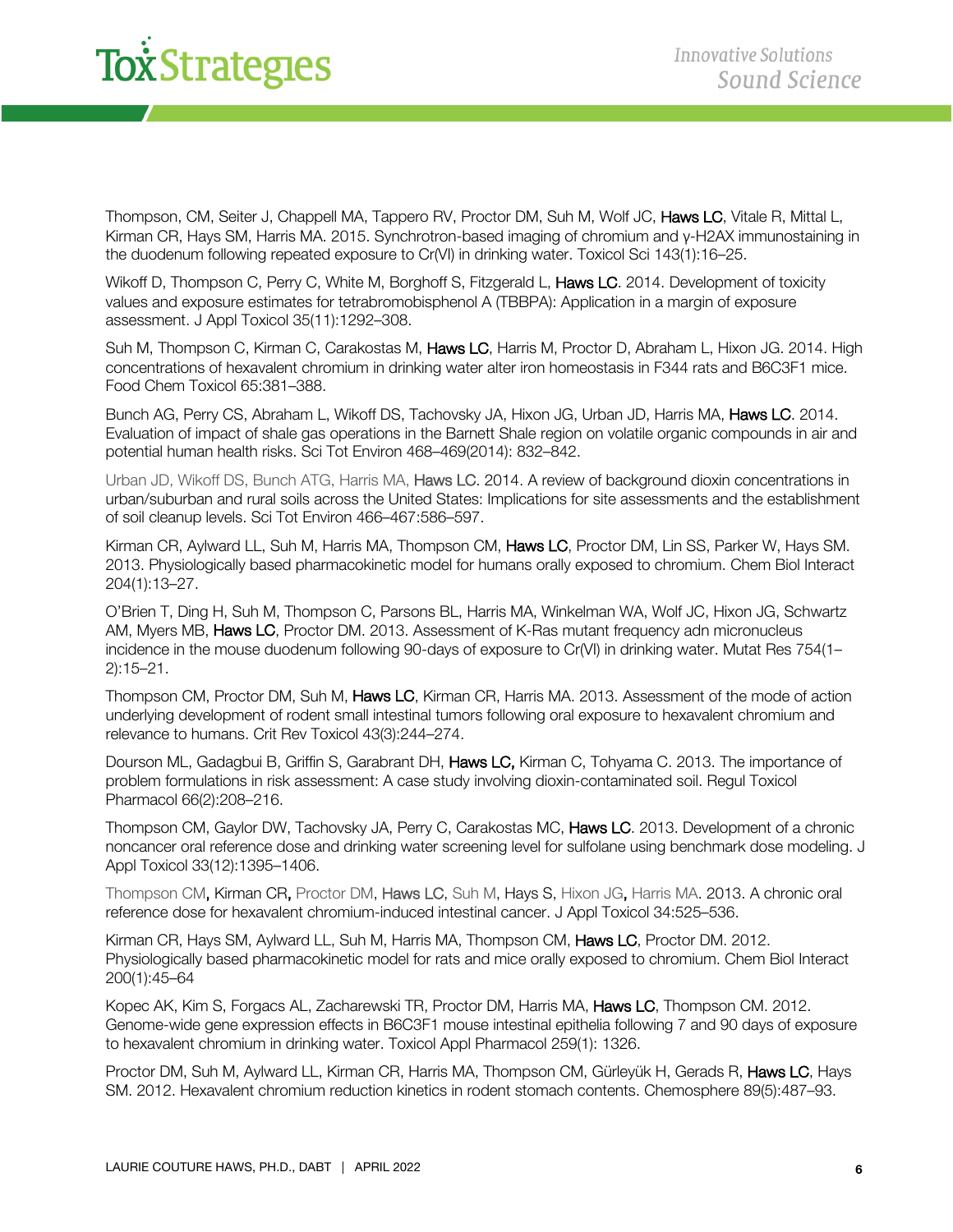Thompson CM, Fedorov Y, Brown DD, Suh M, Proctor D, Kuriakose L, Haws LC, Harris MA, 2012. Assessment of Cr(VI)-induced cytotoxicity and genotoxicity using high content analysis. PLoS ONE 7(8):e42720.

Thompson CM, Hixon JG, Proctor DM, Haws LC, Suh M, Urban JD, Harris MA. 2012. Assessment of genotoxic potential of Cr(VI) in the mouse duodenum: An in silico comparison with mutagenic and nonmutagenic carcinogens across tissues. Regul Toxicol Pharmacol 64(1):68–76.

Thompson CM, Proctor DM, Suh M, Haws LC, Hebert CD, Mann JF, Shertzer HG, Hixon JG, Harris MA. 2012. Comparison of the effects of hexavalent chromium in the alimentary canal of F344 rats and B6C3F1 mice following exposure in drinking water: Implications for carcinogenic modes of action. Toxicol Sci 125(1):79–90.

Thompson CM, Proctor DM, Haws LC, Hebert CD, Grimes SD, Shertzer HG, Kopec AK, Hixon JG, Zacharewski TR, Harris MA. 2011. Investigation of the mode of action underlying the tumorigenic response induced in B6C3F1 mice exposed orally to hexavalent chromium. Toxicol Sci 123(1):58–70.

Thompson CM, Haws LC, Harris MA, Gatto NM, Proctor DM. 2011. Application of the U.S. EPA mode of action framework for purposes of guiding future research: A case study involving the oral carcinogenicity of hexavalent chromium. Toxicol Sci 119(1):20–40.

Tachovsky JA, Urban JD, Wikoff DS, Haws LC, Harris MA. 2010. Reduction of a large fish tissue analyte database: Identifying and assessing data specific to a remediation site for risk assessment application. Chemosphere 80(5):481–488.

Urban J, Tachovsky JA, Haws L, Wikoff Staskal D, Harris M. 2010. Response to Mugdan et al.'s comment on Urban et al. "Assessment of human health risks posed by consumption of fish from the Lower Passaic River, New Jersey." Sci Tot Environ 408(6):1468–1470.

Urban JD, Tachovsky JA, Haws LC, Staskal DF, Harris MA. 2010. Response to Buchanan et al.'s comment on Urban et al. "Assessment of human health risks posed by consumption of fish from the Lower Passaic River, New Jersey." Sci Tot Environ 408(8):2004–2007.

DeSesso JM, Watson RE, Keen CL, Hazelden KP, Haws LC, Li AA. 2009. Analysis and integration of developmental neurotoxicity and ancillary data into risk assessment: a case study of dimethoate. J Toxicol Environ Health A 72(2):94–109.

Scott LLF, Staskal DF, Williams ES, Luksemburg WJ, Urban JD, Nguyen LM, Haws LC, Birnbaum LS, Paustenbach DJ, Harris MA. 2009. Levels of polychlorinated dibenzo-p-dioxins, dibenzofurans, and biphenyls in southern Mississippi catfish and estimation of potential health risks. Chemosphere 74(7):1002–10.

Urban JD, Tachovsky JA, Staskal DF, Haws LC, Harris MA. 2009. Assessment of human health risks posed by consumption of fish from the Lower Passaic River, New Jersey. Sci Tot Environ 408(2):20924.

Donovan EP, Staskal DF, Unice KM, Roberts JD, Haws LC, Finley BL, Harris MA. 2008. Risk of gastrointestinal disease associated with exposure to pathogens in the sediments of the Lower Passaic River. Appl Environ Microbiol 74:1004–1018.

Haws LC, Tachovsky JA, Williams ES, Scott LF, Paustenbach D, Harris M. 2008. Assessment of potential human health risks posed by benzene in beverages. J Food Sci 73(4):33–T41

Scott LLF, Harris M, Unice KM, Scott P, Nguyen LM, Haws LC, Paustenbach D. 2008. Addendum to: Evaluation of PCDD/F and dioxin-like PCB serum concentration data from the 2001–2002 National Health and Nutrition Examination Survey of the United States population. J Exp Sci Env Epidemiol 1–9.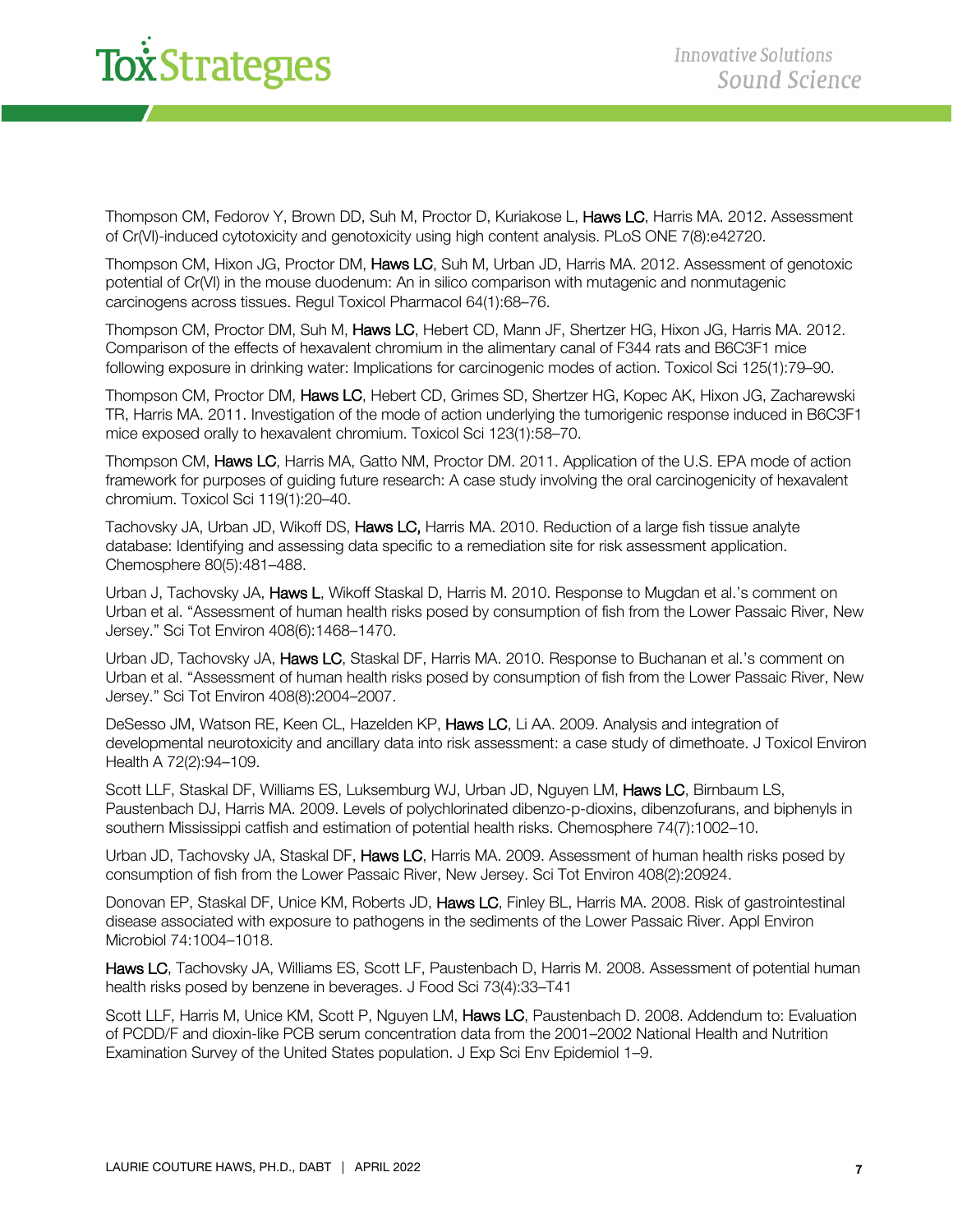# *x<sup>\*</sup>Strategies*

Staskal DF, Scott LLF, Haws LC, Luksemburg WJ, Birnbaum LS, Nguyen LM, Urban JU, Williams ES, Paustenbach DJ, Harris MA. 2008. Assessment of polybrominated diphenyl ether exposures and health risks associated with consumption of southern Mississippi catfish. Environ Sci Technol 42(17):6755–6761.

Ferriby LL, Knutsen JS, Harris M, Unice KM, Scott P, Nony P, Haws LC, Paustenbach D. 2007. Evaluation of PCDD/F and dioxin-like PCB serum concentration data from the 2001–v2002 National Health and Nutrition Examination Survey of the United States Population. J Exp Sci Env Epidemiol 17:358–371.

Haws L, Su M, Harris MA, DeVito MJ, Walker NJ, Farland WH, Finley B, Birnbaum LS, 2006. Development of a refined database of mammalian relative potency estimates for dioxin-like compounds. Toxicol Sci 89(1): 4–30.

Van den Berg M, Birnbaum L, Denison M, DeVito M, Farland W, Feeley M, Fiedler H, Hakansson H, Hanberg A, Haws L, Rose M, Safe S, Schrenk D, Tohyama C, Tritscher A, Tuomisto J, Tysklind M, Walker N, Peterson RE. 2006. The 2005 World Health Organization reevaluation of human and mammalian toxic equivalency factors for dioxins and dioxin-like compounds. Toxicol Sci 93(2): 223–241.

Grant RL, Rodriguez R, Hofelt CS, Haws LC. 2002. Shortcomings in USEPA's approach for predicting risk due to consumption of animal food products impacted by air emissions from hazardous waste combustion facilities: a case study involving phthalates. Hum Ecol Risk Assess 8(5):1137–1154.

Hofelt CS, Honeycutt M, McCoy JT, Haws LC. 2001. Development of a metabolism factor for polycyclic aromatic hydrocarbons for use in multipathway risk assessments for hazardous waste combustion facilities. Reg Toxicol Pharmacol 33:60–65.

Haws LC, Jackson BA, Turnbull D, Dressler WE. 1994. A comparison of two approaches for assessing human cancer risk from disperse blue 1. Reg Toxicol Pharmacol 19:80–96.

Couture LA, Abbott BD, Birnbaum LS. 1991. A critical review of the developmental toxicity and teratogenicity of 2,3,7,8-tetrachlorodibenzo-p-dioxin: recent advances in understanding the mechanism. Teratology 42:619–627.

Couture-Haws L, Harris MW, Lockhart AC, Birnbaum LS. 1991. Evaluation of the persistence of hydronephrosis induced in mice following in uteri and/or lactational exposure to 2,3,7,8-tetrachlorodibenzo-p-dioxin (TCDD). Toxicol Appl Pharmacol 107:402–412.

Couture-Haws L, Harris MW, McDonald MM, Lockhart AC, Birnbaum LS. 1991. Hydronephrosis in mice exposed to TCDD-contaminated breast milk: identification of the peak period of sensitivity and assessment of potential recovery. Toxicol Appl Pharmacol 107: 413–428.

Frankos VH, Schmitt DF, Haws LC, McEvily AJ, Iyengar R, Miller SA, Munro IC, Clydsdale FM, Forbes AL, Sauer RM. 1991. Generally recognized as safe (GRAS) evaluation of 4-hexylresorcinol for use as a processing aid for the prevention of melanosis in shrimp. Reg Toxicol Pharmacol 14: 202–212.

Couture LA, Harris MW, Birnbaum LS. 1990. Characterization of the peak period of sensitivity for the induction of hydronephrosis in C57BL/6N mice following exposure to 2,3,7,8-tetrachlorodibenzo-p-dioxin. Fundam Appl Toxicol 15: 142–150.

Couture LA, Harris MW, Birnbaum LS. 1989. Developmental toxicity of 2,3,4,7,8-pentachlorodibenzofuran (4- PeCDF) in the Fischer 344 rat. Fundam Appl Toxicol 12: 358–366.

Birnbaum LS, Couture LA, Elwell MR. 1989. Subchronic effects of exposure to octachlorodibenzo-p-dioxin (OCDD). Chemosphere 18(1–6): 389–390.

Couture LA, Elwell MR, Birnbaum LS. 1988. Dioxin-like effects observed in male rats following exposure to Octachlorodibenzo-p-dioxin (OCDD) during a 13-week study. Toxicol Appl Pharmacol 93:31–46.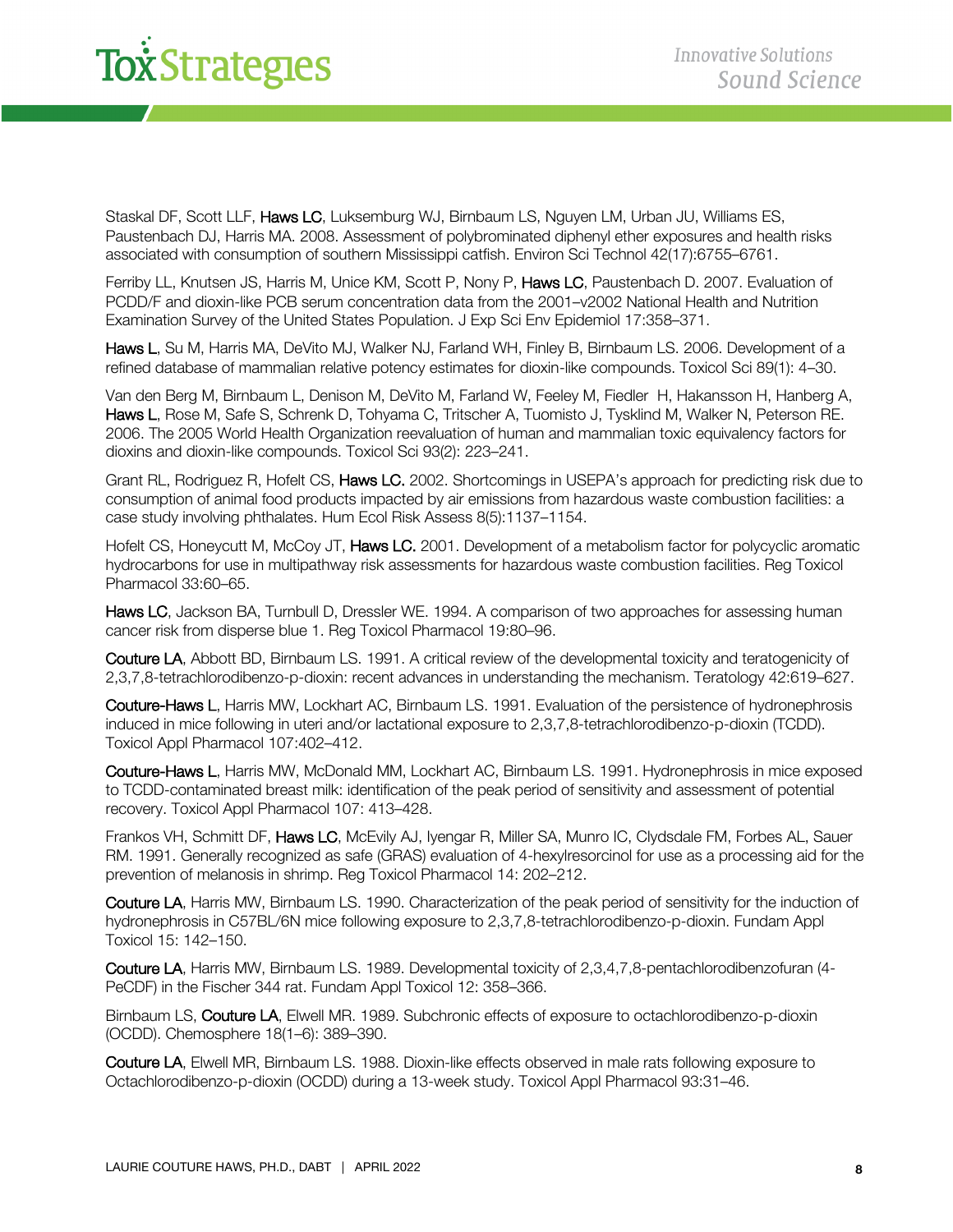

Birnbaum LS, Couture LA. 1988. Disposition of octachlorodibenzo-p-dioxin (OCDD) in male rats. Toxicol Appl Pharmacol 93: 22–30.

#### BOOK CHAPTER

Staskal DF, Birnbaum LS, Haws LC. 2011. Application of a relative potency factor approach in the assessment of health risks associated with exposures to mixtures of dioxin-like compounds. In: Mumtaz M (Ed), The Principles and Practice of Mixtures Toxicology. Wiley, ISBN 978-3-527-63211-4.

#### ABSTRACTS AND PRESENTATIONS

Heintz MM, Chappell GA, Thompson CM, Wolf JC, Rogers JM, Haws LC. HFPO-DA (GenX) transcriptomic responses in pregnant and non-pregnant rat livers: Analyses to inform the role of maternal effects on neonatal toxicity. Poster presented at Society of Toxicology Annual Meeting, San Diego, CA, March 2022.

Thompson CM, Chappell GA, Mittal L, Gorman B, Proctor DM, Haws LC, Harris MA. Use of targeted mode-ofaction research to inform human health risk assessment of hexavalent chromium. Poster presented at Society of Toxicology Annual Meeting, San Diego, CA, March 2022.

Rogers JM, Heintz MM, Thompson CM, Haws LC. Development of a putative adverse outcome pathway for neonatal mortality in rodents: Implications for human health risk assessments of PFAS. Poster presented at Society of Toxicology Annual Meeting, San Diego, CA, March 2022.

Haws, LC. Invited Speaker. Risk Characterization of PFAS – Challenges and Opportunities. The Science of PFAS: Chemistry, Health, and Multimedia Measurements. Air & Waste Management Association Virtual Conference. September 2020.

Ring C, Fitch S, Haws L, Harris M, Wikoff D. Quantitative integration of dose-response data for relative potency estimates of dioxin-like chemicals. Poster for Society of Toxicology, Virtual Annual Meeting, 2020, https://eventpilotadmin.com/web/page.php?page=Session&project=SOT20&id=P3385.

Thompson CM, Ring C, Pham L, Chappell GA, Haws LC. Assessment of the relevance of toxicological findings in the development of an oral reference dose for GenX. Poster for Society of Toxicology, Virtual Annual Meeting, 2020, https://eventpilotadmin.com/web/page.php?page=Session&project=SOT20&id=P2764.

Haws L (Session Co-Chair). Introduction — Use of New Approach Methods in Risk Characterization of PFAS: Challenges and Opportunities. 44<sup>th</sup> Annual Winter Meeting, the Toxicology Forum, Tysons, VA, January 27–29, 2020 (see: https://dialogue.toxforum.org/d/do/894).

Thompson C, Chappell G, Cullen J, Wolf JC, Haws L. Development of an oral reference dose for GenX using the latest toxicological and risk assessment methodologies: Environmental risk assessment of per- and polyfluoroalkyl substances (PFAS). SETAC North America Focused Topic Meeting, Durham, NC, August 2019.

Urban J, Wikoff D, Haws L. Three-tiered approach to integrating evidence streams assessing gestational trichloroethylene exposure and congenital heart defects (TCE-CHD). Poster at Evidence Integration in Chemical Assessments: Challenges Faced in Developing and Communicating Human Health Effect Conclusions. National Academies of Sciences, Engineering, and Medicine. Washington, DC, June 2019.

Urban J, Wikoff D, Suh M, Britt J, Harvey S, Chappell G, Haws L. Comparison of NTP OHAT and US EPA TSCA study quality criteria: Trichloroethylene (TCE) and congenital heart defects (CHDs) as a case study. Poster at Society of Toxicology Annual Meeting, Baltimore, MD, March 2019.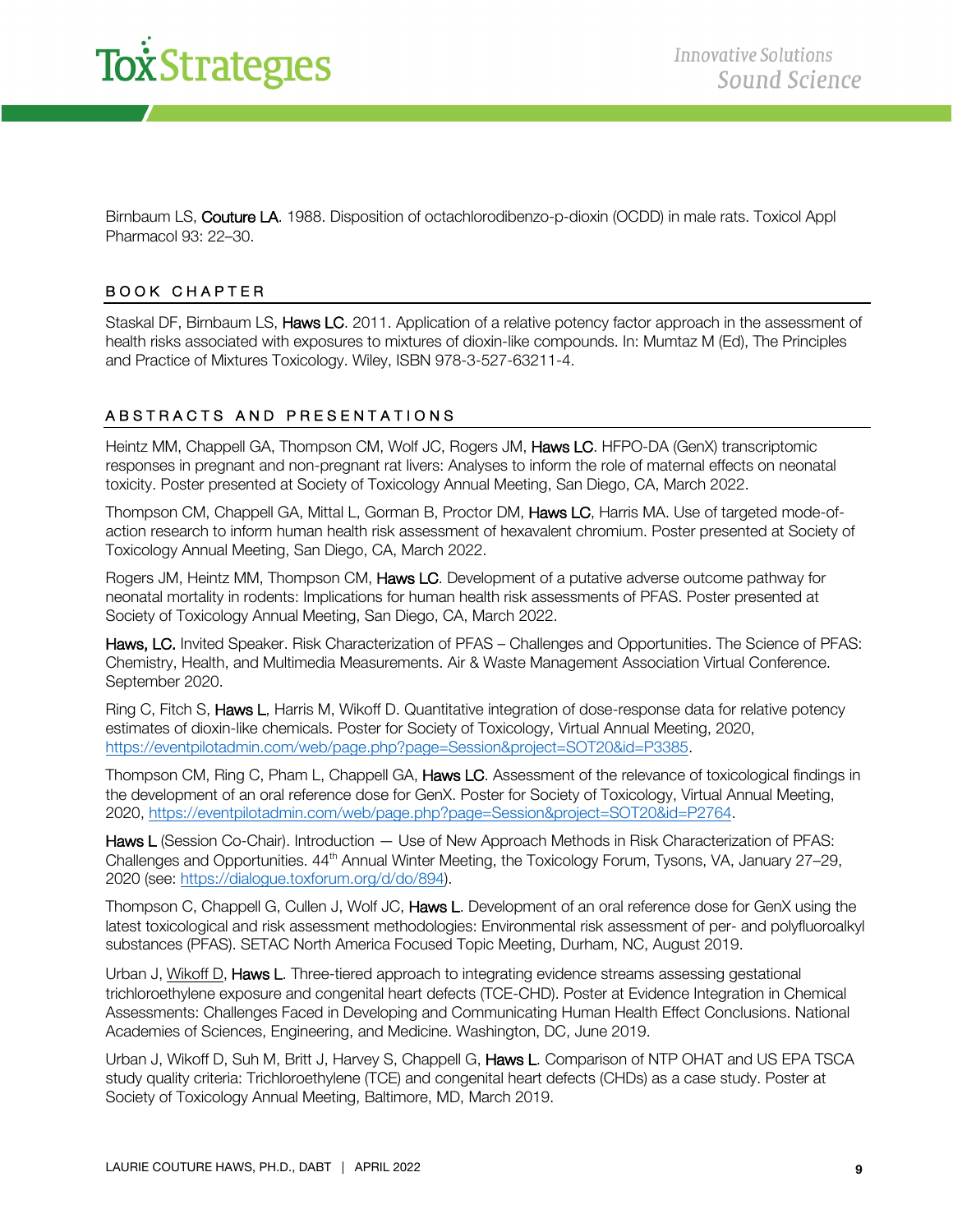Ring CL, Urban J, Wikoff D, Thompson C, Budinsky RA, **Haws LC**. Application of systematic review and quantitative evidence integration methods to support risk assessment: Characterization of the dose-response relationship between exposure to dioxin-like compounds (DLC) and sperm count. Poster at Society of Toxicology Annual Meeting, Baltimore, MD, March 2019.

Haws LC. Building a firm from the ground up. Society of Toxicology Career Resources and Development Committee webinar: So, You Want to Be a Consultant. February 12, 2019.

Thompson CM, Wolf JC, Suh M, Proctor DM, Haws LC, Harris MA. Toxicity and recovery in the duodenum of B6C3F1mice following treatment with intestinal carcinogens; captan, folpet, and hexavalent chromium: Evidence for an adverse outcome pathway. Society of Toxicology Annual Meeting, San Antonio, TX, March 11–15, 2018.

Thompson CM, Suh M, Proctor DM, Haws LC, Harris MA. Ten factors for considering the mode-of-action of Cr(VI)-induced intestinal tumors in rodents. Society of Toxicology Annual Meeting. March 11–15, 2018. San Antonio, TX.

Wikoff D, Goodrum P, Haws L, Budinsky R. Application of quantitative approaches to assess uncertainties in the development of toxicity values: A case study involving the reference dose (RfD) for 2,3,7,8-tetrachlorodibenzo-pdioxin (TCDD). Society of Toxicology Annual Meeting. March 11–15, 2018. San Antonio, TX.

Urban JD, Harvey S, Haws LC, Wikoff, D. Assessment of study quality (risk of bias) in understanding the relationship between congenital heart defects (CHDs) and exposures to trichloroethylene (TCE). Society of Toxicology Annual Meeting. March 11–15, 2018. San Antonio, TX.

Wikoff DS, Rager JE, Harvey S, Haws L, Chappell G, Borghoff S, Development and refinement of a framework for quantitative consideration of study quality and relevance in the evaluation of mechanistic data based on Key Characteristics of Carcinogens. Society of Risk Analysis Annual Meeting. December 10–14, 2017. Arlington, VA.

Thompson C, Rager J, Suh M, Proctor D, Haws L, Harris M. Mechanistic support for nonlinear risk assessment of rat oral cavity tumors induced by exposure to Cr(VI) in drinking water. Poster presented at Society of Toxicology Annual Meeting. March 15, 2017. Baltimore, MD.

Kirman CR, Proctor D, Suh M, Haws L, Harris M, Thompson C, Hays S. Using physiologically-based pharmacokinetic modeling to address potentially sensitive subpopulations exposure to hexavalent chromium. Poster presented at Society of Toxicology Annual Meeting. March 15, 2017. Baltimore, MD.

Wikoff DS, Rager J, Harvey S, Haws L, Chappell G, Borghoff S. Framework for quantitative consideration of study quality and relevance in the systematic evaluation of mechanistic data per the Ten Key Characteristics of Carcinogens. Poster presented at Society of Toxicology Annual Meeting. March 15, 2017. Baltimore, MD.

Thompson C, Kirman C, Suh M, Proctor D, Haws L, Harris M, Hays S. Risk assessment of oral exposure to Cr(VI): Integration of mode of action, pharmacokinetics, and dose-response modeling. Poster presented at Society of Toxicology Annual Meeting. March 14, 2017. Baltimore, MD.

Haws LC. Is there a need for short-term response actions for trichloroethylene? A toxicologist's view. Invited Speaker. Presented at the Air and Waste Management Association's Vapor Intrusion, Remediation, and Site Closure Conference – Balancing Technical Defensibility, Risk, Sustainability, and Costs. December 7–8, 2016. San Diego, CA.

Haws LC. Vapor intrusion - Solid ground or quick sand? Invited Speaker. Presented at the 28th Annual Texas Environmental Superconference. August 5, 2016. Austin, TX.

Haws LC. Vapor intrusion – Technical issues. Invited Speaker. Presented at the Semi-Annual South Central Regional Meeting of the Auditing Roundtable. August 3, 2016. Austin, TX.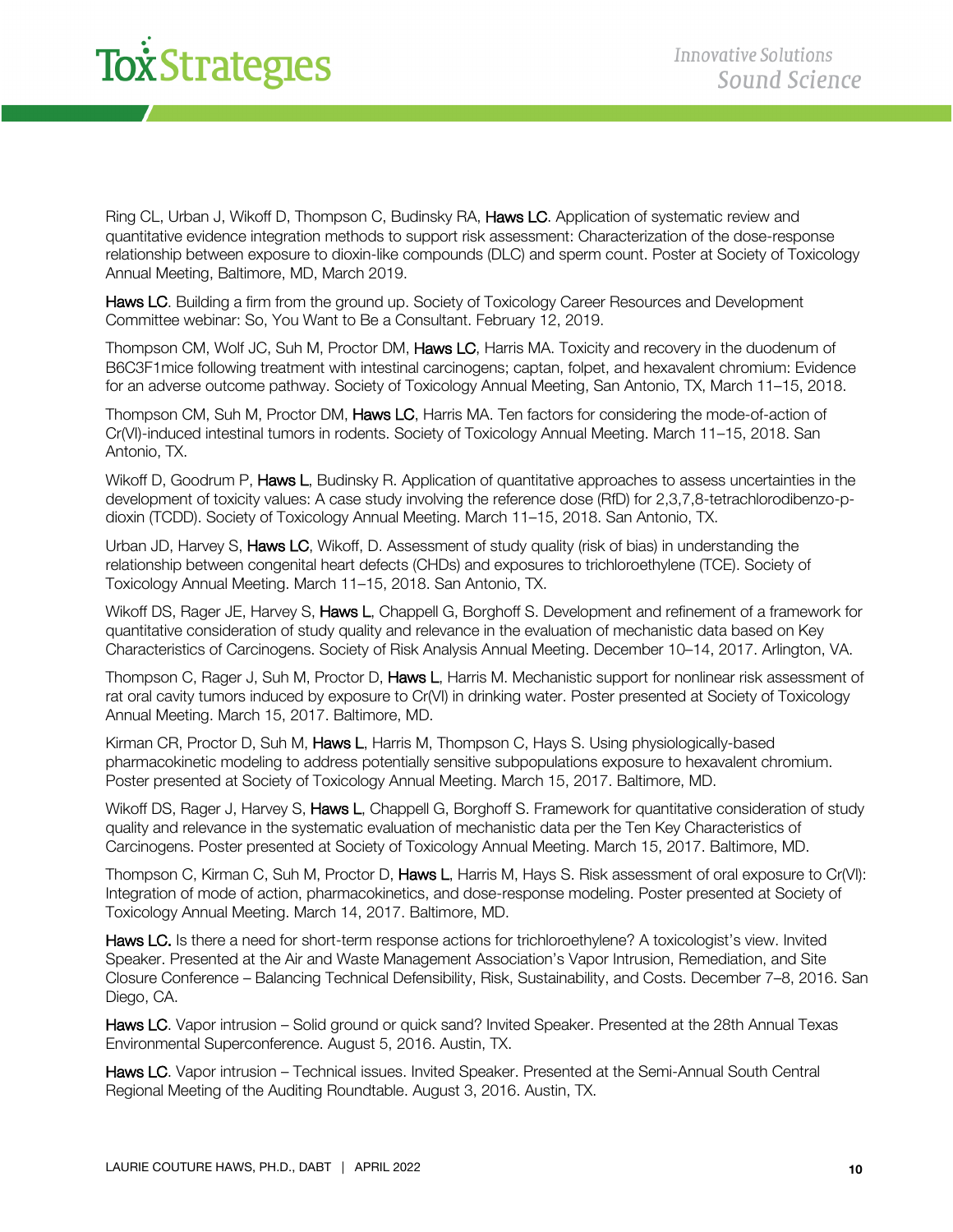### *xStrategies*

Haws LC. Trichlorethylene exposure and development of fetal cardiac malformations: What do the data tell us about inhalation exposures resulting from vapor intrusion and potential health risks to pregnant women? – Introduction. Presented at the Society of Toxicology's 55th Annual Meeting, March 13–17, 2016. New Orleans, LA.

D Wikoff, SJ Borghoff, JE Rager and LC Haws. Human relevance assessment of tetrabromobisphenol-A (TBBPA) induced uterine adenocarcinomas: Mode of action dependent on high dose molecular initiating event (MIE). Presented in the "Flame Retardants" Session of the Society of Toxicology's 55th Annual Meeting, March 13–17, 2016. New Orleans, LA.

SJ Borghoff, D Wikoff, JE Rager, and LC Haws. Tetrabromobisphenol A (TBBPA): Dose- and time-dependent changes in plasma TBBPA and its conjugates over 28 days of administration. Presented at the Society of Toxicology's 55th Annual Meeting, March 13–17, 2016. New Orleans, LA.

CM Thompson, M Suh, DM Proctor, JE Rager, LC Haws, and MA Harris. Assessment of the in vivo genotoxicity of CrVI in target organs identified in a two-year cancer bioassay. Presented at the Society of Toxicology's 55th Annual Meeting, March 13–17, 2016. New Orleans, LA.

Urban JD, Thompson CM, Plunkett LM, Perry CS, Haws LC. A state of the science copper reference dose for soil remediation. Presented at the Society of Toxicology's 54th Annual Meeting. San Diego, CA, March 22-26, 2015.

Harris MA, Thompson CM, Proctor DM, Suh M, Wolf JC, Seiter JM, Chappell MA, Haws LC. Analysis of duodenal crypt health following exposure to Cr(VI) in drinking water. Presented at the Society of Toxicology's 54th Annual Meeting. San Diego, CA, March 22-26, 2015.

Borghoff SJ, Wikoff D, White MC, Thompson C, and Haws LC. Identification of the molecular initiating event (MIE) for TBBPA induced uterine tumors in the framework of an adverse outcome pathway (AOP). Presented at the Society of Toxicology's 54th Annual Meeting. San Diego, CA, March 22-26, 2015.

Thompson C, Suh M, Proctor D, Haws L, Hixon J, Wolf J, Young R, Elbekai R, O'Brien T, Parsons B, Seiter J, Chappell G, Harris M. 2015. Follow-up assessment of in vivo genotoxicity in target organs of relevant species identified from a two-year cancer bioassay: Case study with hexavalent chromium. Environ Molec Mutagen 56:S52–S52.

Wikoff D, White MC, Borghoff SJ, Haws LC. Evaluation of tetrabromobisphenol A (TBBPA)-induced endocrinerelated target gene activity using high-throughput screening data from ToxCast. Presented at the Society of Toxicology's 54th Annual Meeting, March 22-26, 2015. San Diego, CA.

Haws LC, Thompson C, Perry C, White M, Fitzgerald L, Borghoff S, Wikoff D. Development of non-cancer based toxicity factors and daily dose estimates for TBBPA. Presented at the Society of Toxicology's 53rd Annual Meeting. Phoenix, AZ, March 23-27, 2014.

Thompson CM, Proctor DM, Suh M, Wolf JC, Haws LC, Seiter JM, Chappell MA, Harris MA. X-ray fluorescence microspectroscopic analysis of duodenal mucosae following Cr(VI) exposure in drinking water. Presented at the Society of Toxicology's 53rd Annual Meeting. Phoenix, AZ, March 23-27, 2014.

Wikoff D, Thompson C, Perry C, White M, Fitzgerald L, Borghoff S, Haws LC. Development of an oral cancer slope factor and lifetime average daily dose estimates for TBBPA. Presented at the Society of Toxicology's 53rd Annual Meeting. Phoenix, AZ, March 23-27, 2014.

Wikoff D, Fitzgerald L, Haws L, Harris M. Health-based framework for evaluating the safety of hydraulic fracturing products. Presented at the Society of Toxicology's 52nd Annual Meeting, March 10-14, 2013. San Antonio, TX.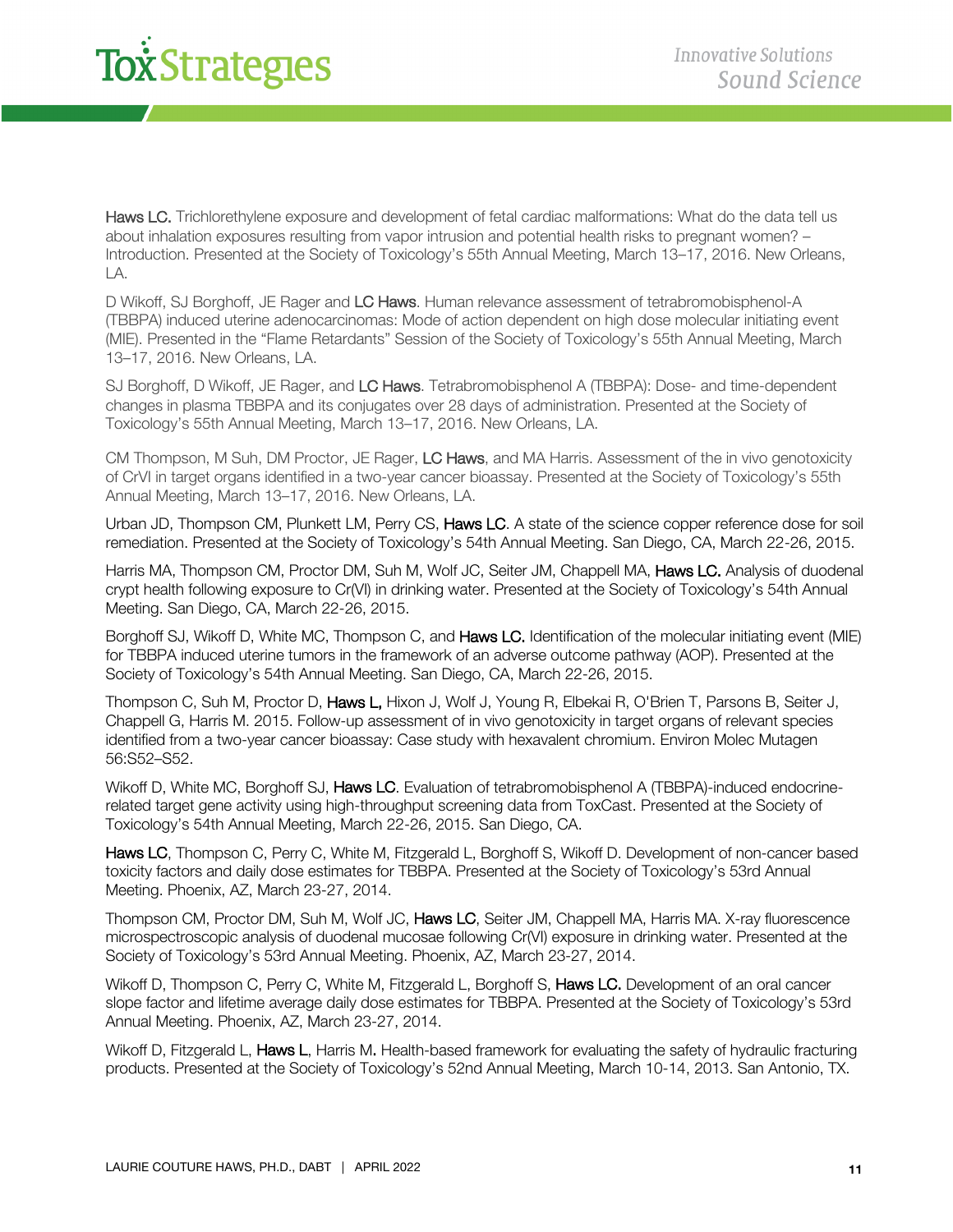# *x<sup>strategies*</sup>

Suh M, Thompson CM, Hixon JG, Harris MA, Kirman CR, Hays S, Haws LC, Proctor DM, Potential involvement of oxidative stress and iron disturbance in the development of oral cavity tumors in rats exposed to hexavalent chromium. Presented at the Society of Toxicology's 52nd Annual Meeting, March 10-14, 2013. San Antonio, TX.

Urban JD, Thompson CM, Deskin R, Waite M, Haws LC. Development of an oral cancer slope factor for acrylamide based on tumors relevant to humans. Presented at the Society of Toxicology's 52nd Annual Meeting, March 10-14, 2013. San Antonio, TX.

Kirman CR, Thompson CM, Proctor DM, Suh M, Haws LC, Harris MA, Hays SM. Using PBPK modeling to address diurnal variation and age differences in hexavalent chromium toxicokinetics in humans. Presented at the Society of Toxicology's 52nd Annual Meeting, March 10-14, 2013. San Antonio, TX.

Harris MA, Thompson CM, Wolf JC, Fedorov Y, Hixon JG, Proctor DM, Suh M, Haws LC, Assessment of genotoxic potential of Cr(VI) in the intestine via in vivo intestinal micronucleus assay and in vitro high content analysis in differentiated and undifferentiated Caco-2. Presented at the Society of Toxicology's 51st Annual Meeting. San Francisco, CA, March 11-15, 2012.

Haws L, Fitzgerald L, Burkhalter K, Wikoff D. US EPA's proposed toxicity values for TCDD: Implications for decision-making regarding the safety of foods in the United States. Presented at the Society of Toxicology's 51st Annual Meeting. San Francisco, CA, March 11-15, 2012.

Perry C, Tachovsky JA, Ke M, Urban J, Haws L. Natural gas exploration and production in the Barnett Shale: Assessment of exposures to volatile organic compounds (VOCs). Presented at the Society of Toxicology's 51st Annual Meeting. San Francisco, CA, March 11-15, 2012.

Proctor DM, Thompson CM, Suh M, Haws LC, Harris MA. Mode of action for intestinal carcinogenesis of ingested hexavalent chromium in mice. Presented at the Society of Toxicology's 51st Annual Meeting. San Francisco, CA, March 11-15, 2012.

Thompson CM, Hixon JG, Kopec AK, Harris MA, Proctor DM, Haws LC. Assessment of genotoxic potential of Cr(VI) in the mouse duodenum via toxicogenomic profiling. Presented at the Society of Toxicology's 51st Annual Meeting. San Francisco, CA, March 11-15, 2012.

Wikoff D, DeVito M, Walker N, Hixon G, Harris M, Tachovsky A, Birnbaum L, Haws L. Application of machine learning in the development of a weighting framework for evaluating estimates of relative potency for dioxin-like compounds. Presented at the Society of Toxicology's 51st Annual Meeting. San Francisco, CA. March 11-15, 2012.

Haws L, Thompson C, Proctor D, Suh M, Harris M. Overview of the Hexavalent Chromium Mode of Action Research Project. Presented at the 37th Annual Winter Meeting of The Toxicology Forum. Washington, D.C., January 31-February 2, 2012.

Proctor D, Thompson C, Suh M, Haws L, Hays S, Kirman C, Aylward L, Harris M. Using MOA Information and pharmacokinetics to improve quantitative estimates of human cancer risk associated with oral exposures to hexavalent chromium. Presented at the 37th Annual Winter Meeting of The Toxicology Forum. Washington, D.C., January 31-February 2, 2012.

Zacharewski T, Kopec A, Thompson C, Proctor D, Suh M, Haws L, Harris M. Using toxicogenomics to identify key events in the MOA for oral carcinogenicity of Cr(VI). Presented at the 37th Annual Winter Meeting of The Toxicology Forum. Washington, D.C., January 31-February 2, 2012.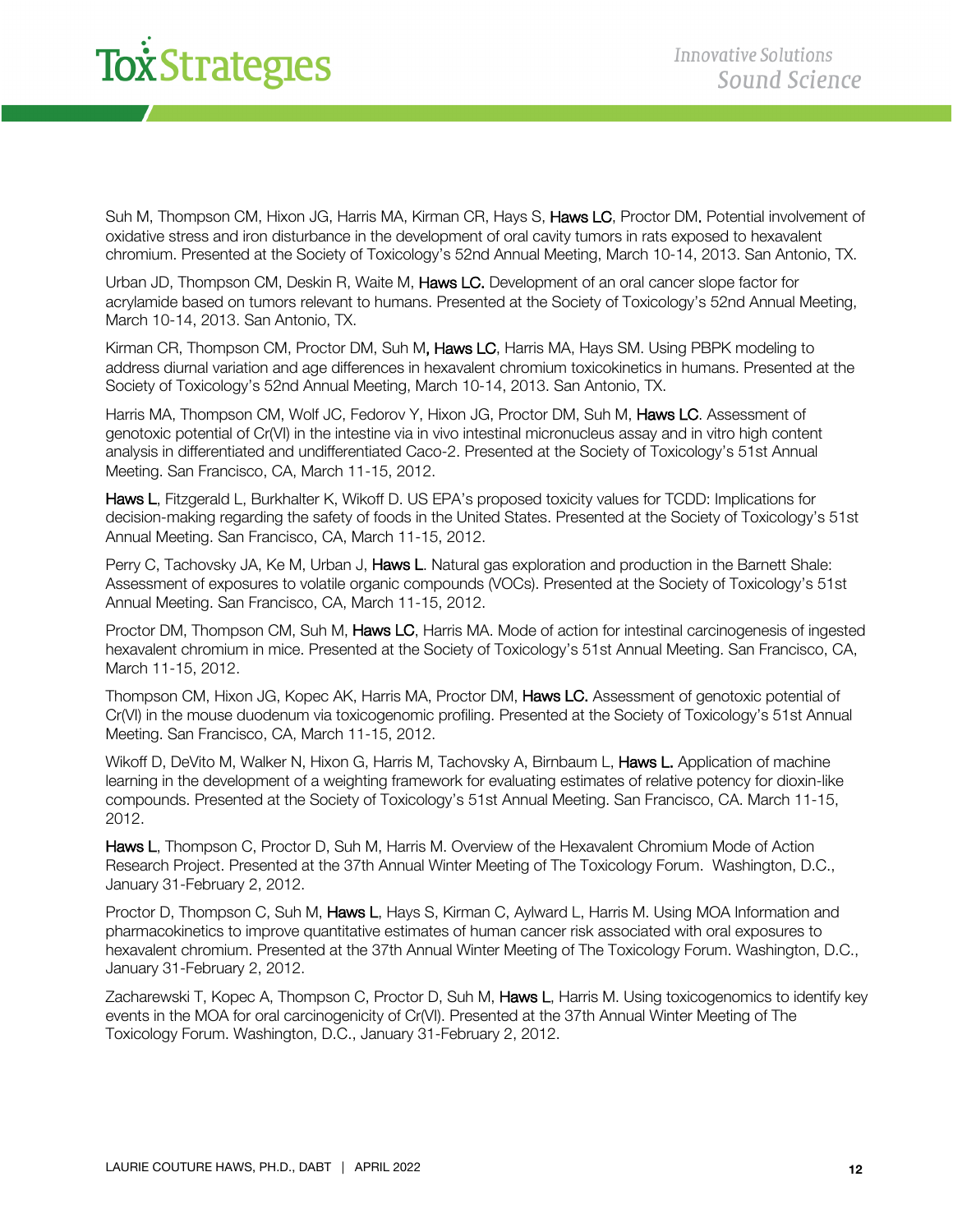Hays S, Kirman C, Aylward L, Proctor D, Suh M, Thompson C, **Haws L**, Harris M. Using pharmacokinetics to improve extrapolation of high dose findings in rodents exposed to hexavalent chromium in drinking water to low dose exposures in humans. Presented at the 37th Annual Winter Meeting of The Toxicology Forum. Washington, D.C., January 31-February 2, 2012.

Diliberto JJ, Sirinek L, Burkhalter B, Wikoff D.S, Hixon G, Becker J, Patterson DG, Turner W, Tachovsky JA, Birnbaum LS, Haws LC. Endometriosis in a cohort of women living in the Kanawha River Valley in West Virginia: Blood levels of non-dioxin-like PCBs and relationship with BMI and age. Presented at Dioxin 2011. Brussels, Belgium, August 21-25, 2011.

Haws LC, DeVito MJ, Walker NJ, Harris MA, Tachovsky JA, Birnbaum LS, Farland WH, Wikoff DS. Development of a consensus-based weighting framework for evaluating estimates of relative potency for dioxin-like compounds that includes consideration of data from human cells. Presented at Dioxin 2011. Brussels, Belgium, August 21-25, 2011.

Haws LC, Fitzgerald L, Burkhalter B, Harris M, Wikoff DS. Assessment of the US EPA's proposed toxicological values for TCDD for regulation of dioxin-like compounds in foods: Bridging the science divide in a global market. Presented at Dioxin 2011. Brussels, Belgium, August 21-25, 2011.

Wikoff DS, Thompson C, Walker N, DeVito M, Harris M, Birnbaum L, Haws L. Derivation of relative potency estimates using benchmark dose modeling: a case study with TCDF. Presented at Dioxin 2011. Brussels, Belgium, August 21-25, 2011.

Haws L, Tachovsky A, Aylward L, Urban J, Fitzgerald L, Harris M, Wikoff D. Using toxicokinetics to improve soil exposure and risk assessments. Presented at the 37th Annual Summer Meeting of The Toxicology Forum. Aspen, CO, July 10-14, 2011.

Harris M, Proctor D, Haws L, Suh M, Thompson C. Hexavalent Chromium Mode of Action Research Program: Current findings. Presented at the USEPA Science Advisory Panel Meeting on the Draft EPA Toxicological Review of Hexavalent Chromium. Washington, D.C., May 12, 2011.

Haws L, Thompson C, Proctor D, Suh, M, Harris M. Hexavalent Chromium Mode of Action Research Program: Overview. Presented at the USEPA Science Advisory Panel Meeting on the Draft EPA Toxicological Review of Hexavalent Chromium. Washington, D.C., May 12, 2011.

Proctor D, Thompson C, Suh M, Haws L, Harris, M. Hexavalent Chromium Mode of Action Research Project to advance risk assessment. Presented at the USEPA Science Advisory Panel Meeting on the Draft EPA Toxicological Review of Hexavalent Chromium, May 12, 2011. Washington, D.C.

Fitzgerald L, Burkhalter B, Urban J, Staskal D, Harris M, Haws L. VOC serum levels in the general U.S. population: An analysis of the 2003-2004 NHANES dataset. Presented at the Society of Toxicology's 50th Annual Meeting. Washington, D.C., March 6-10, 2011.

Haws L, Proctor D, Thompson C, Harris M. Research plan to fill data gaps in the mode of action for cancer risk assessment of hexavalent chromium in drinking water. Presented at the Society of Toxicology's 50th Annual Meeting. Washington, D.C., March 6-10, 2011.

Proctor D, Thompson C, Haws L, Harris M. Use of mode of action and pharmacokinetic findings to inform the cancer risk assessment of ingested Cr(VI): A Case Study. P resented at the Society of Toxicology's 50th Annual Meeting. Washington, D.C., March 6-10, 2011.

Thompson C, Perry C, Gaylor D, Tachovsky A, Burkhalter B, Haws L. Derivation of an oral reference dose and drinking water screening level for sulfolane using benchmark dose modeling. Presented at the Society of Toxicology's 50th Annual Meeting. Washington, D.C., March 6-10, 2011.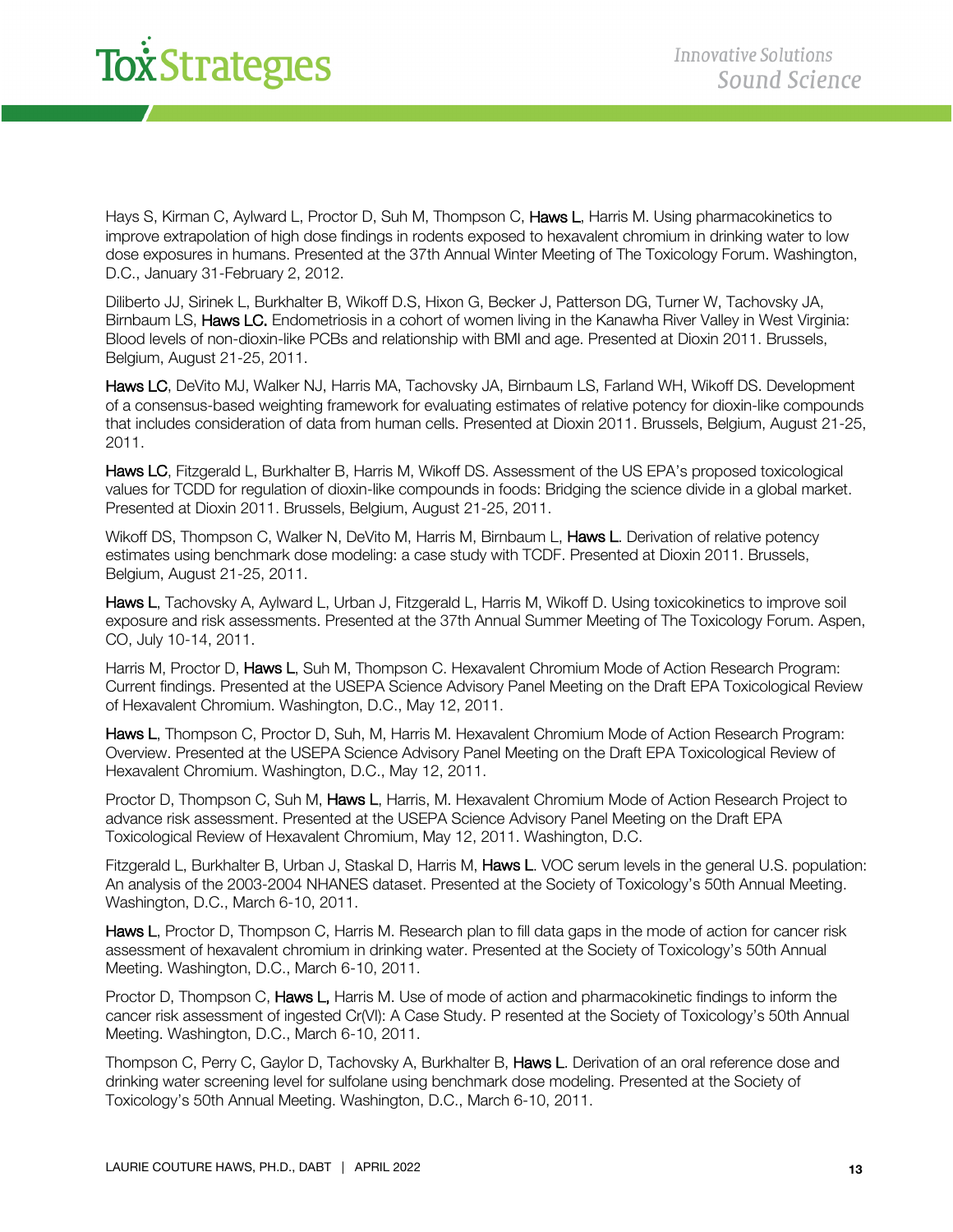Urban J, Fitzgerald L, Burkhalter B, Staskal D, Harris M, Haws L. BTEX serum levels in the general U.S. population: An analysis of 2003-2004 NHANES dataset. Presented at the Society of Toxicology's 50th Annual Meeting. Washington, D.C., March 6-10, 2011.

Haws L, Harris M, Urban J, Wikoff D. Hexavalent Chromium Mode of Action Research Project to advance risk assessment. Presented at USEPA Science Advisory Board Dioxin Review Panel Meeting. Washington, D.C., October 27, 2010.

Harris M, Wikoff D, Urban J, **Haws L.** EPA's draft dioxin reanalysis: Comments to the EPA Science Advisory Board Dioxin Panel. Presented at USEPA Science Advisory Board Dioxin Review Panel Meeting. Washington, D.C., October 27, 2010.

Harris M, Tachovsky JA, Staskal-Wikoff D, Aylward L, Burkhalter B, Simon T, Haws L. Serum concentrations of dioxin-like compounds in a population in midland michigan: An evaluation of the impact of soil exposures. Presented at Dioxin 2010. San Antonio, TX, September 12-17, 2010.

Harris M, Tachovsky JA, Staskal-Wikoff D, Simon T, Burkhalter B, Urban J, Haws L. Assessment of the impact of various soil cleanup levels on serum concentrations of dioxin-like compounds in humans. Presented at the 49th Annual Meeting of Society of Toxicology. Salt Lake City, Utah, March 7-11, 2010.

Haws L. Biomonitoring  $-$  A tool for assessing community exposures to air toxics. Presented at the Air Quality 2010 conference, hosted by the University of Texas School of Law. Austin, TX, November 19, 2010.

Haws L, Tachovsky JA, Staskal-Wikoff D, Aylward L, Burkhalter B, Urban J, Simon T, Harris M. An evaluation of the influence of different soil cleanup levels on the concentration of dioxin-like compounds in human serum. Presented at Dioxin 2010. San Antonio, TX, September 12-17, 2010.

Haws L. Biomonitoring: The circle of life. Presented in the Oil and Gas special session, at the 22nd Annual Texas Environmental Superconference. Austin, TX, August 5-6, 2010.

Tachovsky JA, Haws L. Application of principal components analysis and sequential gaussian simulation to a comprehensive soil sampling dataset to predict PCDD/F concentrations in Midland, MI. Presented at Dioxin 2010. San Antonio, TX, September 12-17, 2010.

Tachovsky A, Staskal D, Urban J, Harris MA, Haws L. Assessment of environmental data collected in a community with numerous petroleum refining and petrochemical facilities. Presented at the 49th Annual Meeting of Society of Toxicology. Salt Lake City, Utah, March 7-11, 2010.

Tachovsky JA, Haws L. Geostatistical estimation of soil PCDD/F TEQ using sequential Gaussian simulation and the aggregation of results in Midland, MI. Presented at the Society for Risk Analysis annual meeting. Salt Lake City, UT, December 5-8, 2010.

Urban J, Burkhalter B, Tachovsky JA, **Haws L**, Harris M. Evaluation of polychlorinated naphthalenes (PCNs) in Newark Bay sediment. Presented at Dioxin 2010. San Antonio, TX, September 12-17, 2010.

Haws LC, DeVito MJ, Walker NJ, Birnbaum LS, Farland WH, Harris MA, Tachovsky JA, Unice KM, Scott PK, Staskal-Wikoff DF. Development of distributions of relative potency estimates to quantitatively assess uncertainty inherent in the TEFs for dioxin-like compounds: A proposed consensus-based weighting. Presented at Dioxin 2009. Beijing, China, 2009.

Staskal-Wikoff DF, Harris MA, Haws LC, Birnbaum LS, Tachovsky JA. Probabilistic evaluation of cancer and noncancer risk associated with exposure to BDE 209 in automobiles. Presented at Dioxin 2009. Beijing, China, 2009.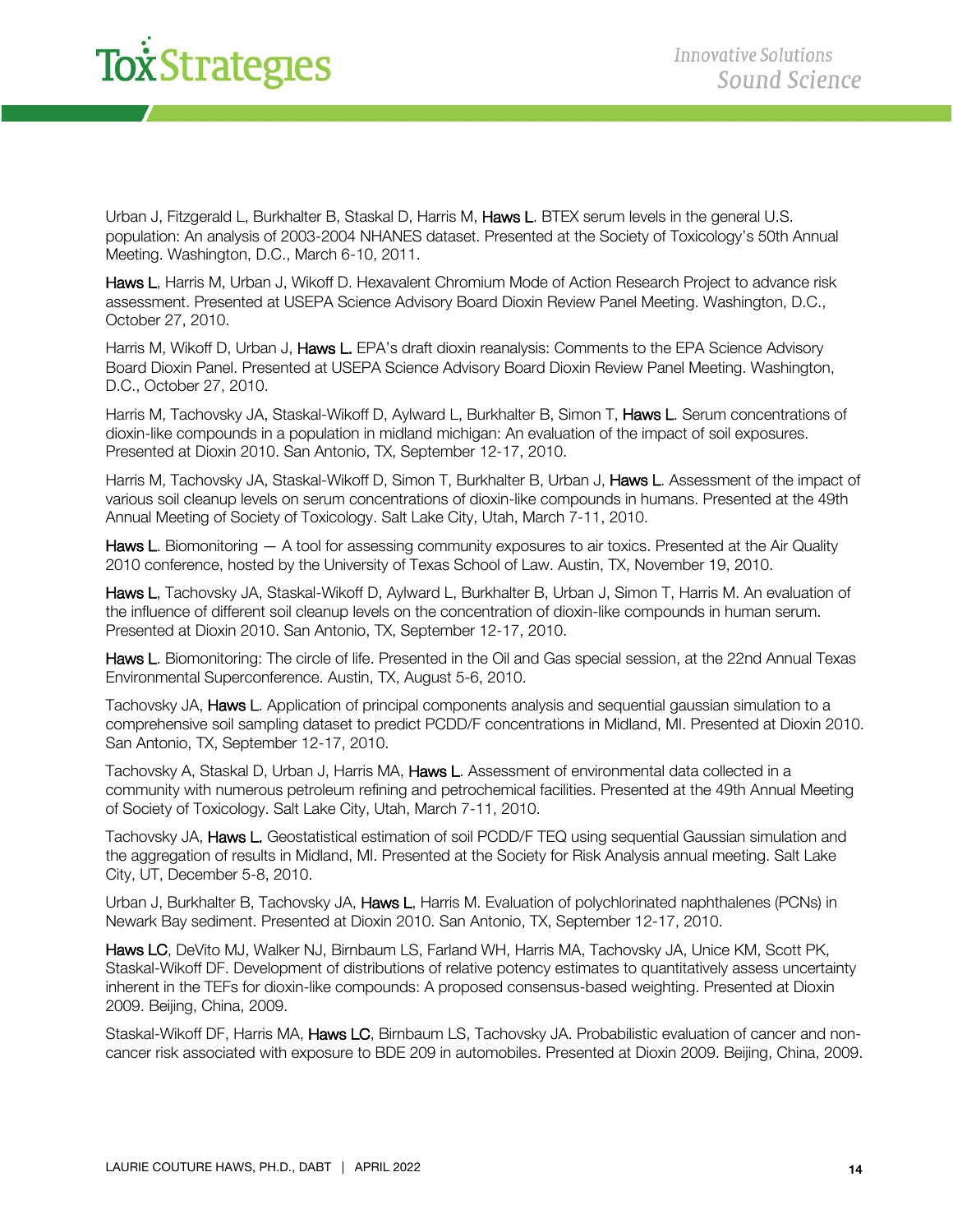Urban JD, Tachovsky JA, Staskal DF, Haws LC, Harris MA, Human health risk assessment of consumption of fish from the Lower Passaic River. Presented at the 48th Annual Meeting of the Society for Toxicology. Baltimore, MD, March 15-19, 2009.

Haws LC, DeVito MJ, Walker NJ, Birnbaum LS, Unice KM, Scott PK, Harris MA, Tachovsky A, Farland WH, Finley BF, Staskal DF. 2008. Development of weighted distributions of REPs for dioxin-like compounds: Implications for risk assessment. Presented at the Society of Toxicology Annual Meeting. Seattle, WA, March 16-20, 2008.

Harris MA, Tachovsky JA, Williams ES, Paustenbach DP, Haws LC. 2008. Assessment of the Health Risks Posed by Benzene in Soft Drinks. Society of Toxicology Annual Meeting. Seattle, WA, March 16–20, 2008.

Scott LLF, Staskal DF, Harris MA, Finley BL, Haws LC. 2008. Evaluation of dioxin-like compounds in workers from a primary magnesium production facility relative to levels observed in the general US population. Presented at the Society of Toxicology Annual Meeting. Seattle, WA, March 16-20, 2008.

Staskal DF, Donovan EP, Haws LC, Roberts JD, Unice KM, Finley BL, Harris MA. 2008. Human Health risks associated with exposure to pathogens in waters and sediments of the Lower Passaic River. Presented at the Society of Toxicology Annual Meeting. Seattle, WA, March 16-20, 2008.

Urban JD, Haws LC, Scott LF, Scott PS, Staskal DF, Tachovsky AT, Unice KM, Harris MA. 2008. A framework for evaluating serum dioxin data derived from biomonitoring studies. Presented at the Society of Toxicology Annual Meeting. Seattle, WA, March 16-20, 2008.

DeSesso J, Watson RE, Keen CL, Hazleden KP, Haws LC, Li AA. 2007. Integration of developmental toxicity data into risk assessment: A case study of dimethoate. Society of Toxicology. Charlotte, NC, March 25-29, 2007.

Ferriby LL, Harris MA, Unice KM, Scott PK, Haws LC, Paustenbach DJ. 2007. Development of PCDD/F and dioxin-like PCB serum concentration reference values for the general U.S. population using the 2006 WHO TEFs and the 2001-2002 NHANES data. Society of Toxicology. Charlotte, NC, March 25-29, 2007.

Harris M, Tachovsky JA, Williams ES, Scott LLF, Nguyen L, Haws LC. 2007. Risks posed by air pollutants in the Houston metropolitan area. Society for Risk Analysis Annual Meeting. San Antonio, TX, December 9–12, 2007.

Harris M, Scott LLF, Nguyen LM, Haws LC. Trends in elevated blood lead levels of U.S. children and associated demographic characteristics. Ann Epidemiol 17: 748.

Harris M, Haws LC, Tachosvky A, Williams ES, Nguyen LM, Scott LF. Interactive processes in toxicity assessments. Air toxics research: Implications of research on policies to protect public health. Houston, TX, June 12-13, 2007.

Haws LC, Scott LLF, Staskal DF, Harris M, Finley B. Evaluation of biomonitoring data for dioxin-like compounds in workers at a primary magnesium production facility. Society for Risk Analysis Annual Meeting. San Antonio, TX, December 9–12, 2007.

Haws LC, Scott LLF, Staskal DF, Harris MA, Finley BL. 2007. Dioxin-like compounds in workers at a primary magnesium production facility. Dioxin 2007. Tokyo, Japan, September 2-7, 2007.

Haws LC, Walker NJ, DeVito MJ, Birnbaum LS, Unice KM, Scott PK, Harris MA, Farland WH, Finley BL, Staskal DF. Development of weighted distributions of REPs for dioxin-like compounds (DLCs). Society of Toxicology Annual Meeting. Charlotte, NC, March 25–29, 2007.

Nguyen LM, Scott LLF, Harris M, Haws LC. 2007. Factors contributing to blood lead levels in U.S. children based on NHANES data. Ann Epidemiol 17:734–735.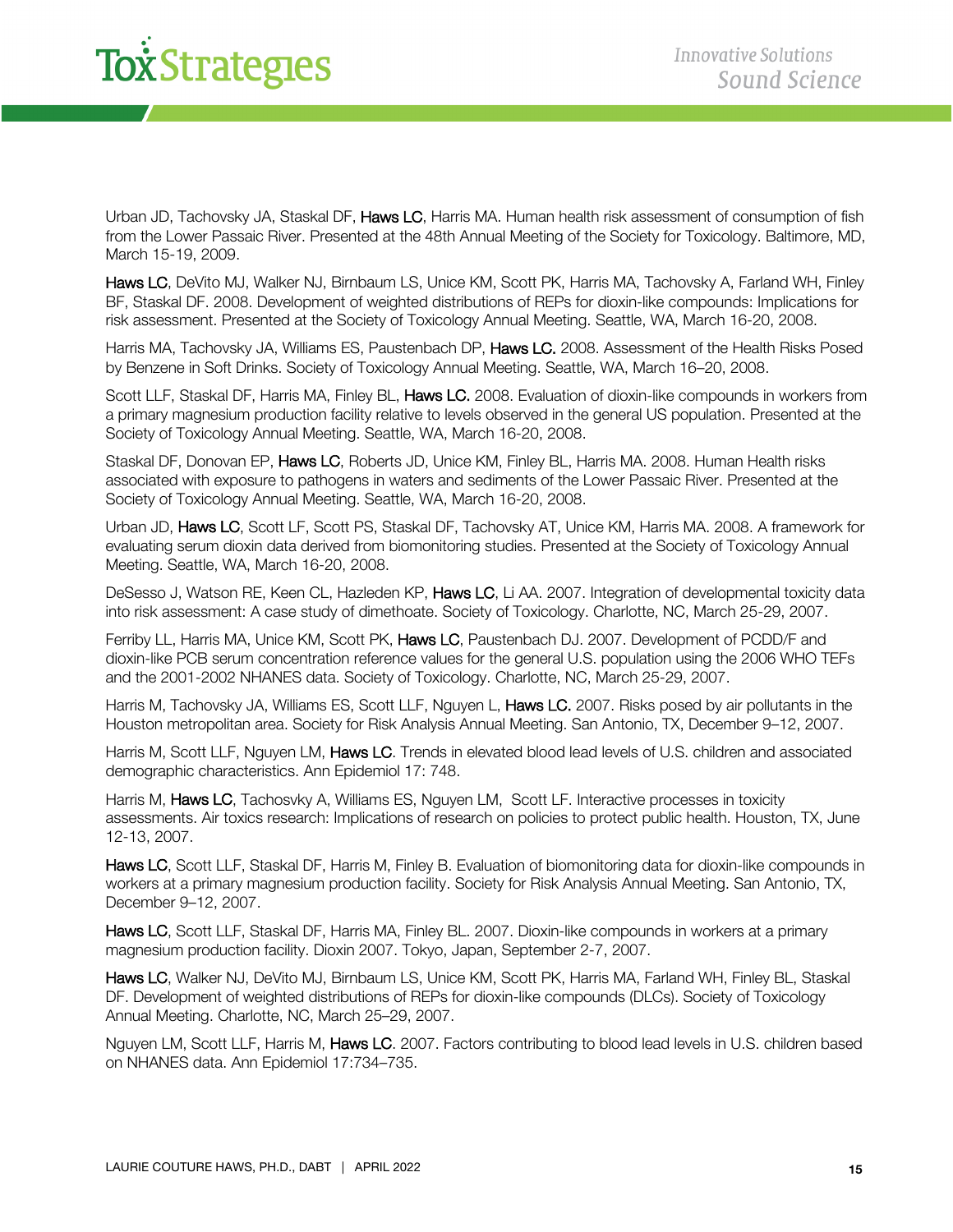Paustenbach DJ, Scott LLF, Nguyen LM, Unice KM, Scott P, Haws LC, Harris M. 2007. Referent concentrations of PCDD/Fs and dioxin-like PCBs in sera of persons in the U.S. Based on the New WHO 2006 TEFs and 2001- 2002 NHANES Data. Ann Epidemiol 17:734.

Scott LLF, Harris M, Unice KM, Scott P, Nguyen LM, Haws LC, Paustenbach D. 2007. Effects of excluding serum PCDD/F and dioxin-like PCB data of individuals with incomplete congener profiles on estimates of total TEQ. Ann Epidemiol 17:732.

Scott P, Haws L, Scott L, Harris M. Evaluation of background 2,3,7,8-PCDD/F congener profiles in human serum collected during NHANES 2001–2002 using principal components analysis. Dioxin 2007. Tokyo, Japan, September 2-7, 2007.

Scott P, Haws L, Scott L, Harris M. Evaluation of background dioxin-like PCB congener profiles in human serum collected during NHANES 2001–2002 using principal components analysis. Dioxin 2007. Tokyo, Japan, September 2-7, 2007.

Scott L, Nguyen L, Harris M, Craft E, Haws L. 2007. Comparison of all cancer rates among urban areas and counties within Texas. Am J Epidemiol 165(11):S6–S6.

Staskal DF, Donovan EP, Haws LC, Roberts JD, K.M. Unice, B.L. Finley, and M.A. Harris. A quantitative microbial risk assessment for exposure to pathogens in waters and sediments of the Lower Passaic River. Society for Risk Analysis annual meeting, December 9-12, 2007. San Antonio, TX.

Staskal DF, Scott LLF, Williams ES, Luksemburg WJ, Haws LC, Birnbaum LS, Nguyen LM, Paustenbach DJ, Harris MA. Daily intake estimates of PBDEs associated with consumption of catfish in the U.S. Presented at the Fourth International Workshop on Brominated Flame Retardants. Amsterdam, the Netherlands, April 24-27, 2007.

Tachovsky JA, Haws LC, Scott LF, Williams ES, Harris M. Benzene in soft drinks and other beverages: Do measured levels pose a human health risk? Society for Risk Analysis' Annual Meeting. San Antonio, TX, December 9-12, 2007.

Williams ES, Ferriby LL, Haws LC, Paustenbach DJ, Harris MA. Assessment of potential human health risks posed by benzene in a commercial beverage. Society of Toxicology. Charlotte, NC, March 25-29, 2007.

Ferriby LL, Williams ES, Lukesemburg WJ, Paustenbach DJ, Haws LC, Birnbaum LS, Harris MA. Comparing polychlorinated biphenyls in farm-raised and wild-caught catfish from southern Mississippi. Dioxin 2006. Oslo, Norway, August 21-25.

Ferriby LL, Williams ES, Lukesemburg WJ, Paustenbach DJ, Haws LC, Birnbaum LS, Harris MA. 2006. Comparing PCDDs, PCDFs, and dioxin-like PCBs in farm-raised and wild-caught catfish from southern Mississippi. Dioxin 2006. Oslo, Norway, August 21-25, 2006.

Ferriby LL, Franke K, Unice KM, Scott P, Haws LC, Harris M, Paustenbach DJ. Serum reference levels of PCDD/Fs and dioxin-like PCBs stratified by race/ethnicity, gender and age for the general U.S. population. American Public Health Association Annual Meeting and Exposition. Boston, MA, November 4-8, 2006.

Haws L. The use of toxic equivalency factors to assess potential human health risks posed by dioxin-like compounds: Keeping up with the science. Presented at Michigan State University, Toxicology Program Seminar Series. East Lansing, MI, September 26, 2006.

Haws LC, Scott PK, Unice KM, Gough M, Harris M, Staskal DF, Paustenbach DJ, Pavuk M. Are dioxin body burdens surrogates for other risk factors in associations between dioxin and diabetes? Dioxin 2006. Oslo, Norway, August 21-25, 2006.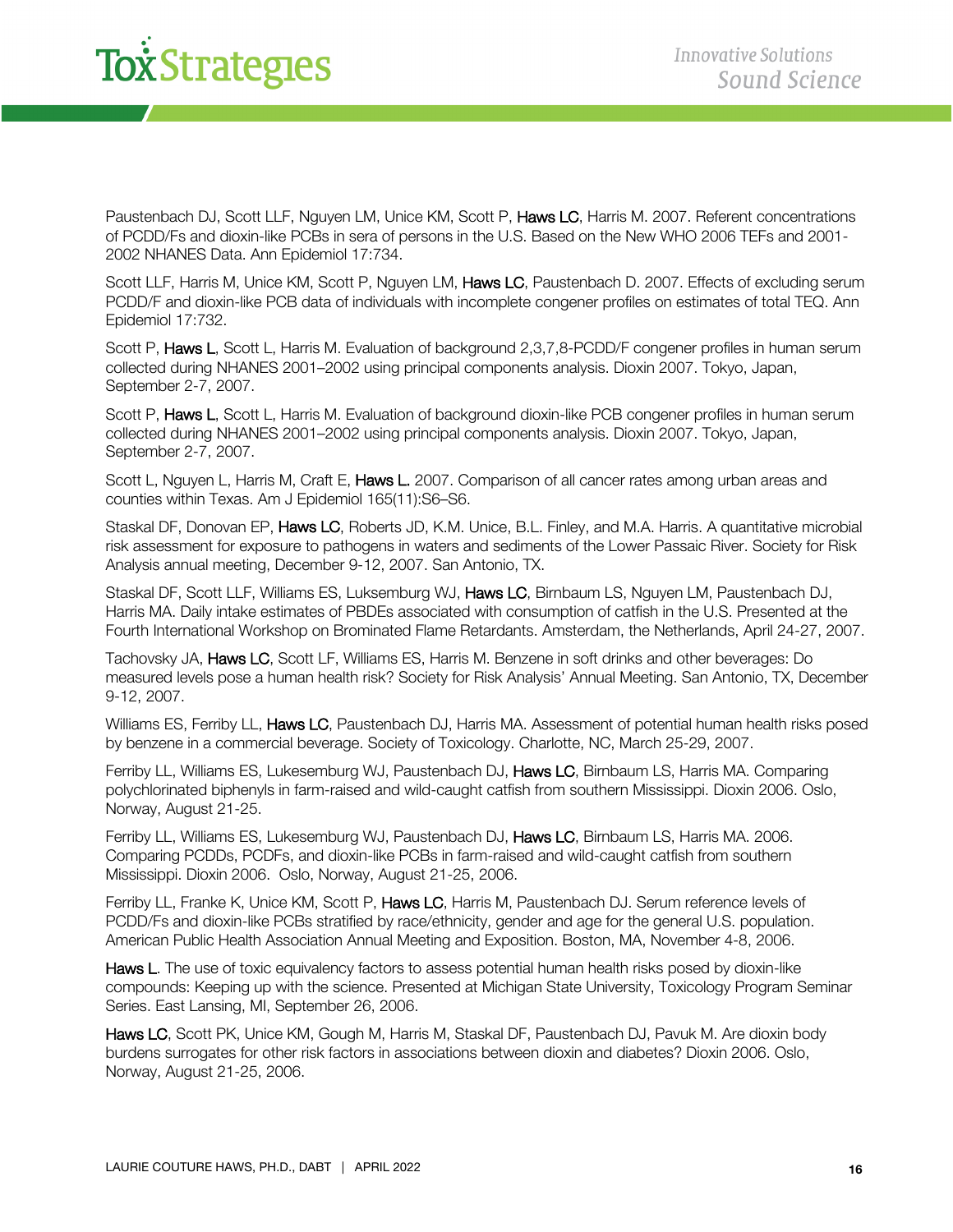# *i*<br>Xistrategies

Haws LC, DeVito MJ, Birnbaum LS, Walker NJ, Scott PK, Unice KM, Harris MA, Farland WH, Finley BL, Staskal DF. An alternative method for establishing TEFs for dioxin-like compounds. Part 2. Development of an approach to quantitatively weight the underlying potency data. Dioxin 2006. Oslo, Norway, August 21-25.

Paustenbach DJ, Harris M, Ferriby LL, Williams ES, Haws LC, Unice KM, Scott PK. 2006. Development of PCDD/F TEQ serum reference values for the U.S. population for use in evaluating biomonitoring results. Dioxin 2006. Oslo, Norway, August 21-25, 2006.

Scott PK, Haws LC, Staskal DF, Birnbaum LS, Walker NJ, DeVito MJ, Harris MA, Farland WH, Finley BL, Unice KM. An alternative method for establishing TEFs for Dioxin-like compounds. Part 1. Evaluation of decision analysis methods for use in weighting relative potency data. Dioxin 2006, August 21-25. Oslo, Norway.

Staskal DF, Unice KM, Walker NJ, DeVito MJ, Birnbaum LS, Scott PK, Harris MA, Farland WH, Finley BL, and Haws LC. An alternative method for establishing TEFs for dioxin-like compounds. Part 3. Development of weighted distributions of REPs for PCB126 and 2,3,4,7,8-PeCDF. Dioxin 2006. Oslo, Norway, August 21-25.

Staskal DF, Ferriby LL, Williams ES, Luksemburg WJ, Haws LC, Birnbaum LS, Paustenbach DJ, Harris M. 2006. Polybrominated diphenyl ethers in southern Mississippi catfish. Dioxin 2006. Oslo, Norway, August 21-25.

Haws L. Evaluating Potential Health Risks Posed By PCDDs, PCDFs, and Dioxin-like PCBs: An approach for improving the toxicity equivalency factor (TEF) methodology. 30<sup>th</sup> Annual Winter Meeting of the Toxicology Forum. Washington, DC, February 2, 2005.

Haws L. Roundtable: Is it time to reevaluate the toxic equivalency factors for PCDDs, PCDFs, and dioxin-like PCBs? The use of toxicity equivalence factors (TEFs) for PCDDs, PCDFs, and dioxin-like PCBs in risk assessment: Improving the process. Dioxin 2004. Berlin, Germany, September 6-10, 2004.

Haws L, Harris M, Su S, Birnbaum L, DeVito M, Farland W, Walker N, Connor K, Santamaria A, Finley B. Development of a refined database of relative potency estimates to facilitate better characterization of variability and uncertainty in the current mammalian TEFs for PCDDs, PDCFs, and dioxin-like PCBs. Dioxin 2004. Berlin, Germany, September 6-10, 2004.

Haws L, Harris M, Su S, Walker N, Birnbaum L, DeVito M, Farland W, Connor K, Santamaria A, Finley B. A preliminary approach to characterizing variability and uncertainty in the mammalian PCDD/F and PCB TEFs. Dioxin 2004. Berlin, Germany, September 6-10, 2004.

Haws L. Combustion risk modeling and assessment. Presented at the Texas Commission on Environmental Quality Workshop on Hazardous Waste Combustion. Austin, TX, May 7, 2003.

Haws L. Permitting of hazardous waste combustion facilities in the state of Texas: Human health risks associated with fugitive emissions sources. Presented at the Texas Chemical Council Quarterly Meeting. Houston, TX, August 1, 2002.

Haws L. Texas Risk Reduction Program rule—The basics. Question and Answer Forum Panelist. Presented at the Texas Natural Resource Conservation Commission Environmental Trade Fair. Waste Remediation Track. Austin, TX, May 7, 2002.

Haws L. Toxicology and risk assessment resources and practices in the state of Texas. Presented at the USEPA Region 6 States Risk Assessment Roundtable. Dallas, TX, April 5, 2002.

Haws L. Risk Assessment Coordination Between EPA and States Panelist. Presented at the USEPA Regional Risk Assessors Annual Conference. Bandera, TX, May 25, 2001.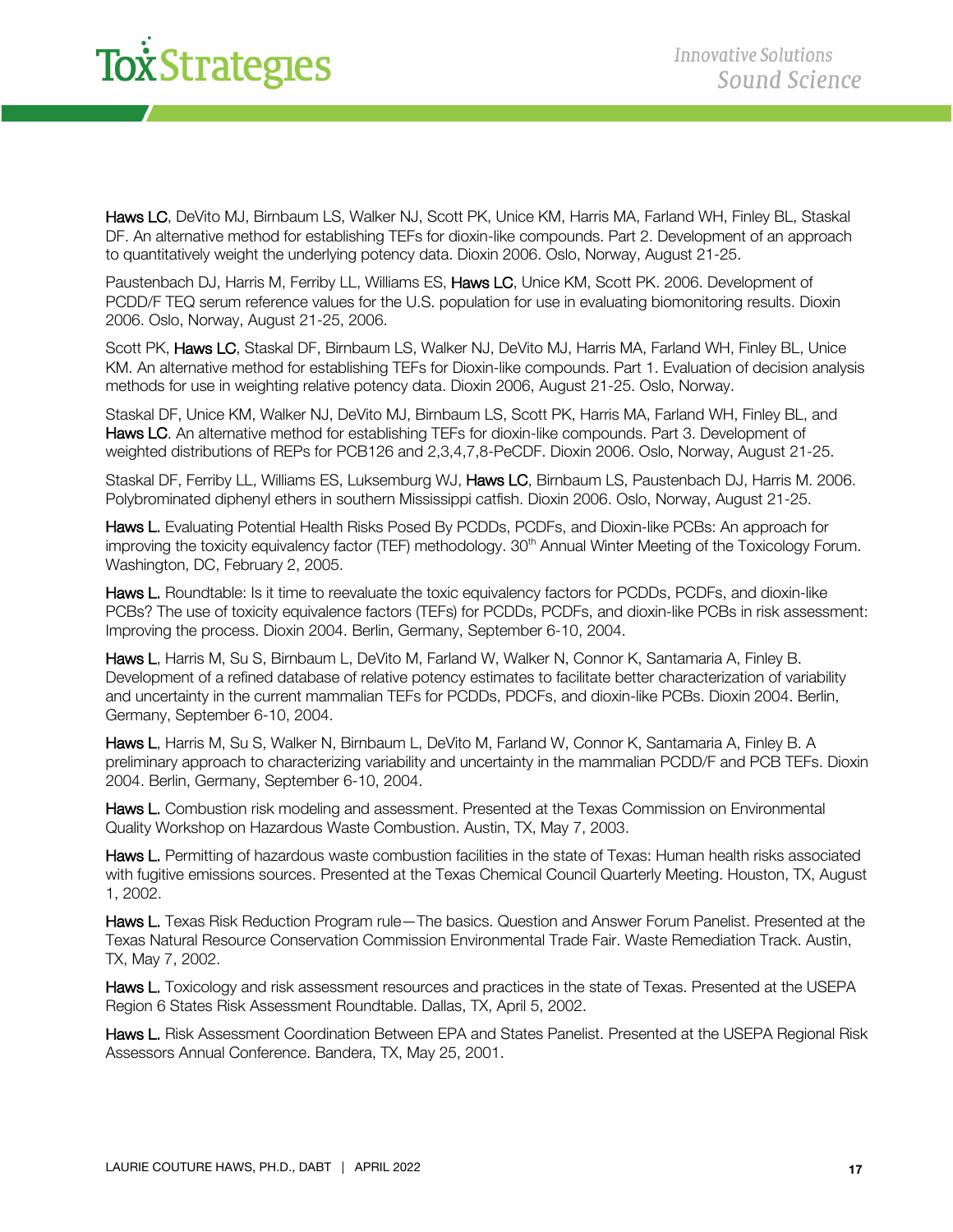Haws L. Texas Risk Reduction Program Rule—Practical Applications. Question and Answer Forum Panelist. Presented at the Texas Natural Resource Conservation Commission Environmental Trade Fair. Waste Remediation Track. April 30, 2001. Austin, TX.

Tachovsky JA, McCoy JT, Haws LC. Development and implementation of probabilistic risk assessment protocol in Texas. Presented at the 94th Conference of the AWMA. June 24-28, 2001. Orlando, FL.

Grant, R.L., Morrill D, Manis D, Tachovsky A, Haws LC. 2000. The Texas combustion project: Review of trial burn/risk burn plans and reports. Proceedings, International Conference on Incineration and Thermal Treatment Technologies. Portland, OR, May 8–12, 2000.

Tachovsky JA, Haws LC, Hofelt CS, McCoy JT. 2000. Risk assessment implementation in Texas. Proceedings, International Conference on Incineration and Thermal Treatment Technologies. Portland, OR, May 8–12, 2000.

Haws L. Permitting of hazardous waste combustion facilities in the state of Texas: Risk assessment procedures and status update. Presented at the Texas Chemical Council Quarterly Meeting. Houston, TX, September 15, 1999.

Fraiser LH, Tachovsky JA, King ME, McCoy JT, Haws LC. Hazardous waste combustion risk assessment experience in the state of Texas. Proceedings, International Conference on Incineration and Thermal Treatment Technologies Conference. Salt Lake City, UT, May 11–15, 1998.

Fraiser LH, Lund LG, Tyndall KH, King ME, Schultz DA, Haws LC. Case Studies in risk assessment for hazardous waste burning cement kilns. Air and Waste Management Association Specialty Conference. Waste Combustion in Boilers and Industrial Furnaces. Kansas City, MO, March 25-26, 1996.

Lund LG, Haws LC, McCoy JT, Carlisle LC, Brymer D, Thompson D, Wiersema JM. Addressing community concerns about industrial emissions and burning of hazardous waste in cement kilns: a summary of environmental data. Air and Waste Management Association Specialty Conference. Waste Combustion in Boilers and Industrial Furnaces. Kansas City, MO, March 25–26, 1996.

McCoy JT, Haws LC, Carlisle LC, Wiersema JM, Carmichael D, Thompson D, Mgebroff S. 1996. Soil sampling and analysis for PCDDs/PCDFs Downwind of combustion sources in six Texas communities. Society of Environmental Toxicology and Chemistry Annual Meeting Abstract Book.

Fraiser LH, Lund LG, Hueske KL, Haws LC. 1995. Indirect risk assessment: case studies of hazardous waste combustors. Society of Toxicology Annual Meeting. Baltimore, MD, March 5-9, 1995.

Haws L. How are we implementing the combustion strategy and indirect risk assessment? Presented at the Texas Natural Resource Conservation Commission Hazardous Waste Seminar. Houston, TX, October 26–27, 1994.

Haws L. Indirect risk assessment. Presented at the Sixth Annual Texas Environmental Superconference. Austin, TX, August 4–5, 1994.

Haws L. Overview of TNRCC/EPA concerns, strategies, and schedules concerning indirect risk assessment requirements. Presented at the Workshop on Risk Assessment and Waste Incineration Facilities. Houston, TX, June 28-29 1994.

Haws L. Indirect risk workshop. Panel Discussant. Presented at the RCRA Policy Forum. Washington, DC, January 31, 1994.

Haws L. Keynote address. Presented at the DRE Environmental Services Workshop on EPA's New Policy of Hazardous Waste Combustion. Austin, TX, January 21, 1994.